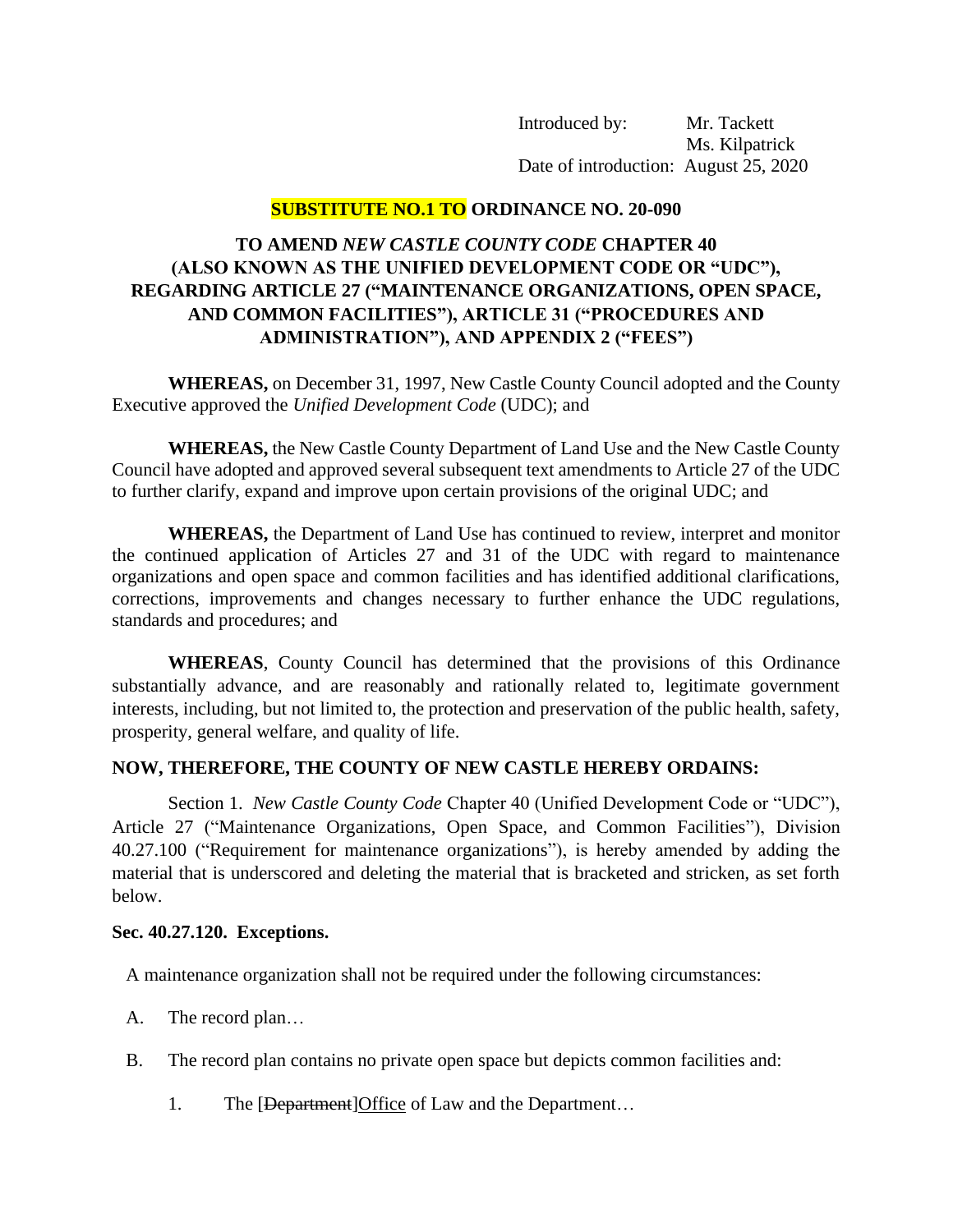- 2. An appropriate agreement, …
- 3. Such agreement is approved by the [Department] Office of Law and the...

## **Sec. 40.27.130. Required organizational form.**

Prior to plan recordation, the developer shall identify an appropriate maintenance organization or governmental body responsible for maintaining the open space and common facilities. The maintenance organization shall consist of one (1) of the following entities.

- A. *Condominium*. A condominium organization is permissible only if the property complies with the requirements of 25 *Del. C.* Ch. 22 (Unit Property Act)<sup>[-]</sup> or Ch. 81 (Delaware Uniform Common Interest Ownership Act or "DUCIOA") depending upon which Act applies to the condominium organization. In such a case, "common elements" as used in the Unit Property Act or DUCIOA as applicable shall, in addition to its given definition, mean and refer to "open space" and "common facilities" as used in this Article. The Declaration required by the Unit Property Act or DUCIOA shall, by reference to this Article, subject the unit owners to the provisions of this Article.
	- 1. The form and content of the Declaration [as required by the Unit Property Act]shall be approved by the [Department]Office of Law prior to plan recordation.
	- 2. The plan shall reference…
- B. *Third party conservancy.* The County may…
	- 1. The ability to …
	- 6. Assurance that at such time the organization can no longer perform its management and maintenance responsibilities, all open space shall be transferred to a party responsible for management and maintenance of the open space. The owner shall include such reverter or retransfer provisions in the deed transferring the land to the maintenance organization. Such provisions must be approved by the [Department]Office of Law before the open space is transferred.
	- 7. Execution of documents including maintenance agreements and conservation easements acceptable to the Department and [Department]Office of Law that ensures the preservation of the open space in the condition contemplated by the record plan, natural resource area open space management plan, landscape plan, and any other applicable plan.
	- 8. Language on the record plan …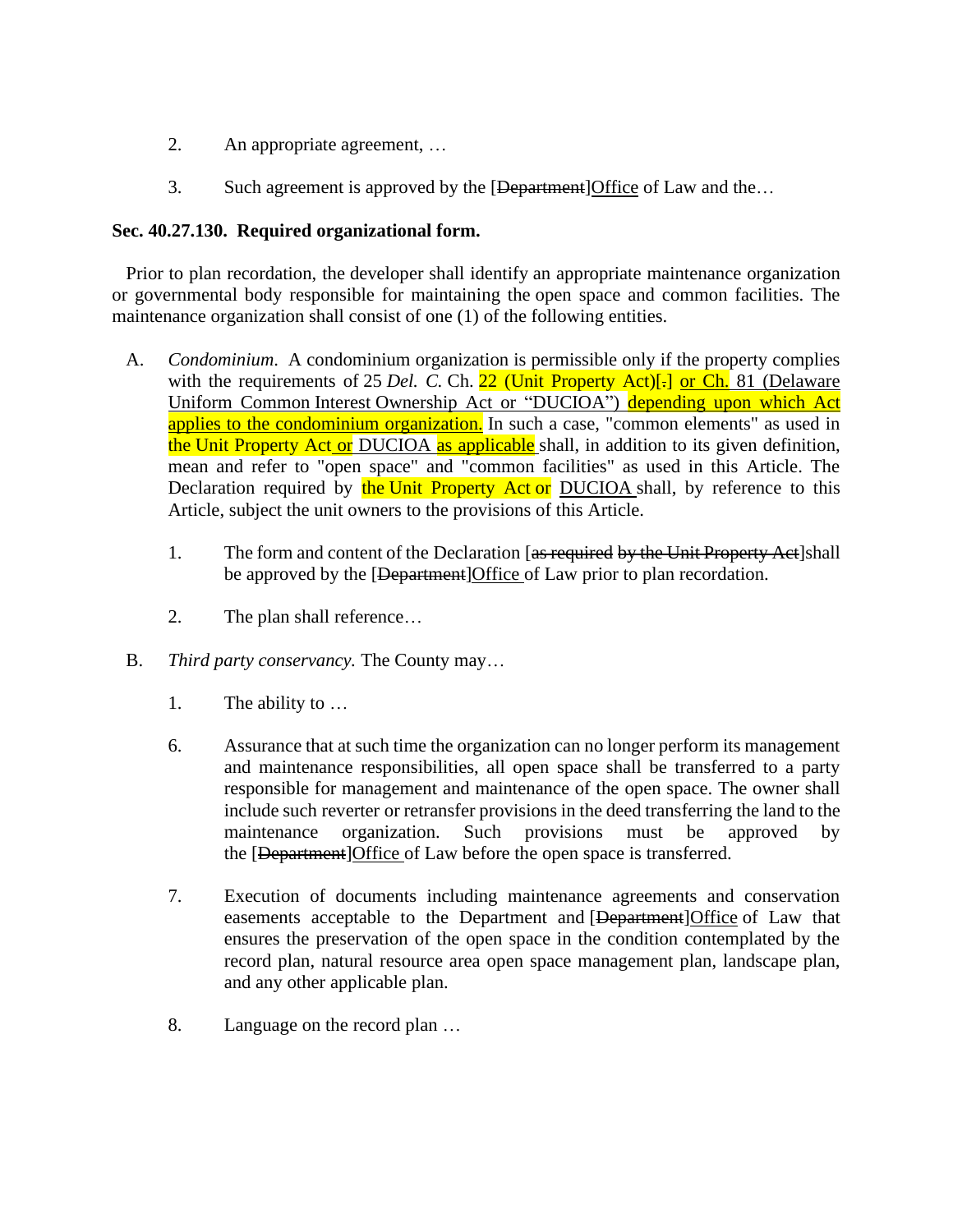- C. *Maintenance corporation*. Unless Subsection[s] A. or B. applies, the developer shall form a non-stock corporation pursuant to the provisions of 8 Del. C. Ch. 1 (General Corporation Law).
	- 1. Prior to plan recordation, the developer shall submit to the Department and the [Department]Office of Law, for their review and approval, the maintenance declaration...
	- 2. The maintenance declaration…

# **Sec. 40.27.140. Conditions of recordation.**

Prior to recordation of the plan, the developer of the property shall demonstrate:

- A. The maintenance organization…
- E. That all other provisions…
- F. The developer has provided the Department with the name, address, email, and telephone number of the developer's representative who will be responsible for maintenance of open space and common facilities during development of the subdivision.
- G. The developer…
- H. The developer has provided a natural resource area open space management plan, open space management plan, landscape plan or an active recreation plan or a combination thereof.
	- 1. The specific content of the plan(s) will be established by the Department according to the requirements of this Chapter for the particular subdivision in question.
	- 2. The plan(s) must include open space and common facility construction and the open space and common facility completion sequence. The completion sequence should be phased where practical so that the construction and completion of open space and common facilities coincide with the completion of the dwelling units that border said open space or common facilities. The plan must specify the planting season for all landscaping to be installed.
- I. Prior to construction plan approval, the developer shall provide open space classified as active recreation with a slope that permits activities within the space to occur safely. Slopes must not exceed 5:1 unless the developer can demonstrate that the use would require a steeper slope.
- J. The developer has provided maintenance specifications on a plan for all existing undisturbed land or structures to remain within the subdivision and further demonstrate that the land or structure does not present a danger to public health, safety, or welfare.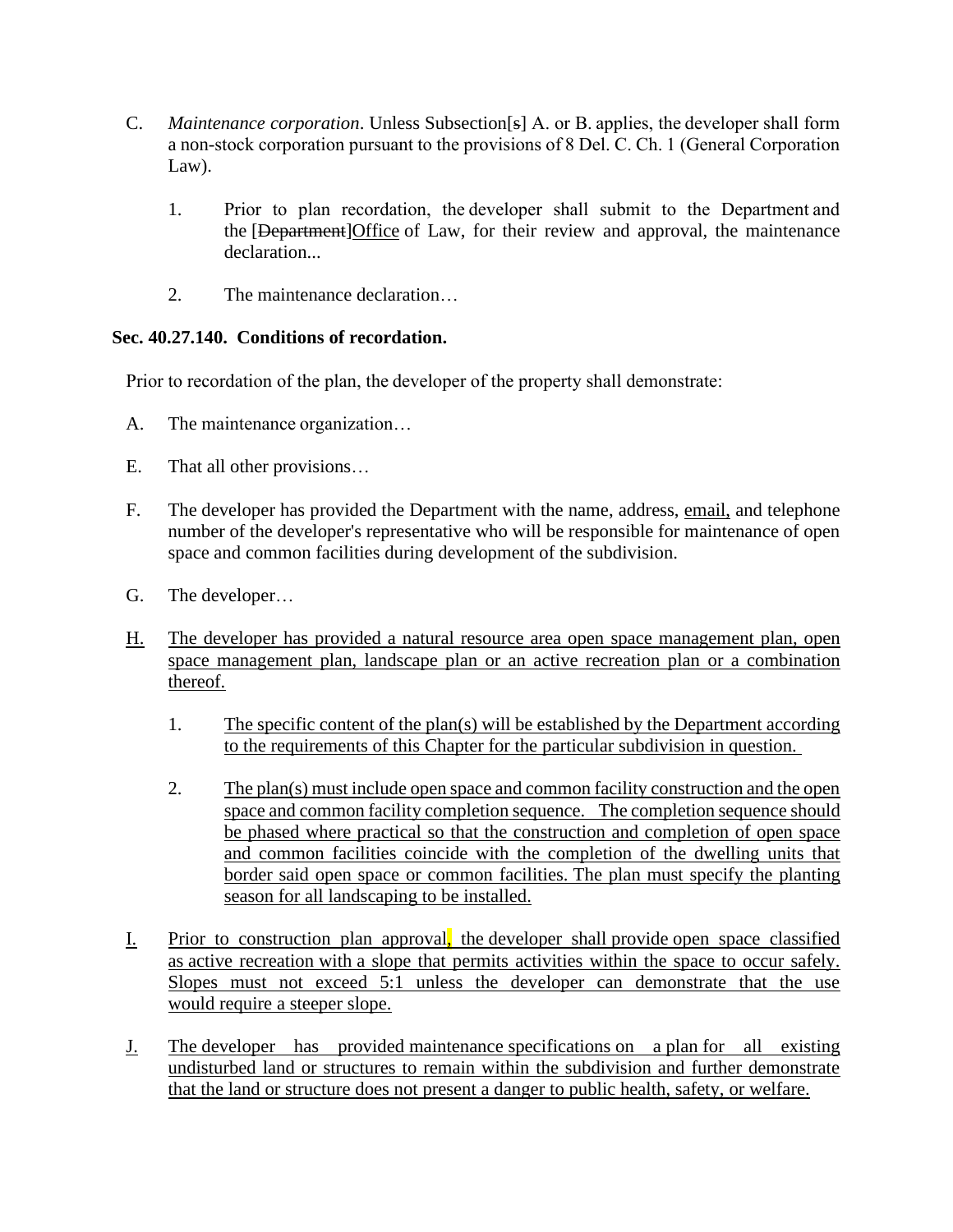- K. Approval in accordance with DNREC Remediation Section (or as amended) for all sites containing contaminated soils. No development shall be permitted that places any burden or liability associated with contaminated soils on residential maintenance organizations.
- L. All privately maintained storm sewer and stormwater management outfall pipe and structures with materials rated by the manufacture to have a life span at a minimum of fifty (50) years. Metal pipe is not permitted.
- M. Plans require restoration areas to be established prior to turnover. Monitoring requirements for the areas to achieve establishment must also be noted on the plans.

## **Sec. 40.27.150. Duty to inform home buyer.**

In residential home sales...

- A. [New subdivisions]*New subdivisions.* The developer of a new subdivision…
	- 1. The seller shall obtain…
	- 2. A complete copy…
	- 3. The seller must provide documents outlining the open space maintenance to be performed by the maintenance corporation, as outlined on the approved subdivision plan, to each buyer subject to the maintenance declaration.
- B. *Existing homes.* In existing subdivisions…

Section 2. *New Castle County Code* Chapter 40 (Unified Development Code or "UDC"), Article 27 ("Maintenance Organizations, Open Space, and Common Facilities"), Division 40.27.200 ("Required guarantees and financial contributions"), is hereby amended by adding the material that is underscored and deleting the material that is bracketed and stricken, as set forth below.

#### **Sec. 40.27.210. Performance guarantee for open space and common facilities.**

A. The performance guarantee shall become part of the Development Agreement pursuant to Article 31.

B. The County may pursue the performance guarantee against any Developer that has not completed the common facilities within a phase where a period of one year has passed since a dwelling unit permit was obtained.

#### **Sec. 40.27.220. Maintenance escrow.**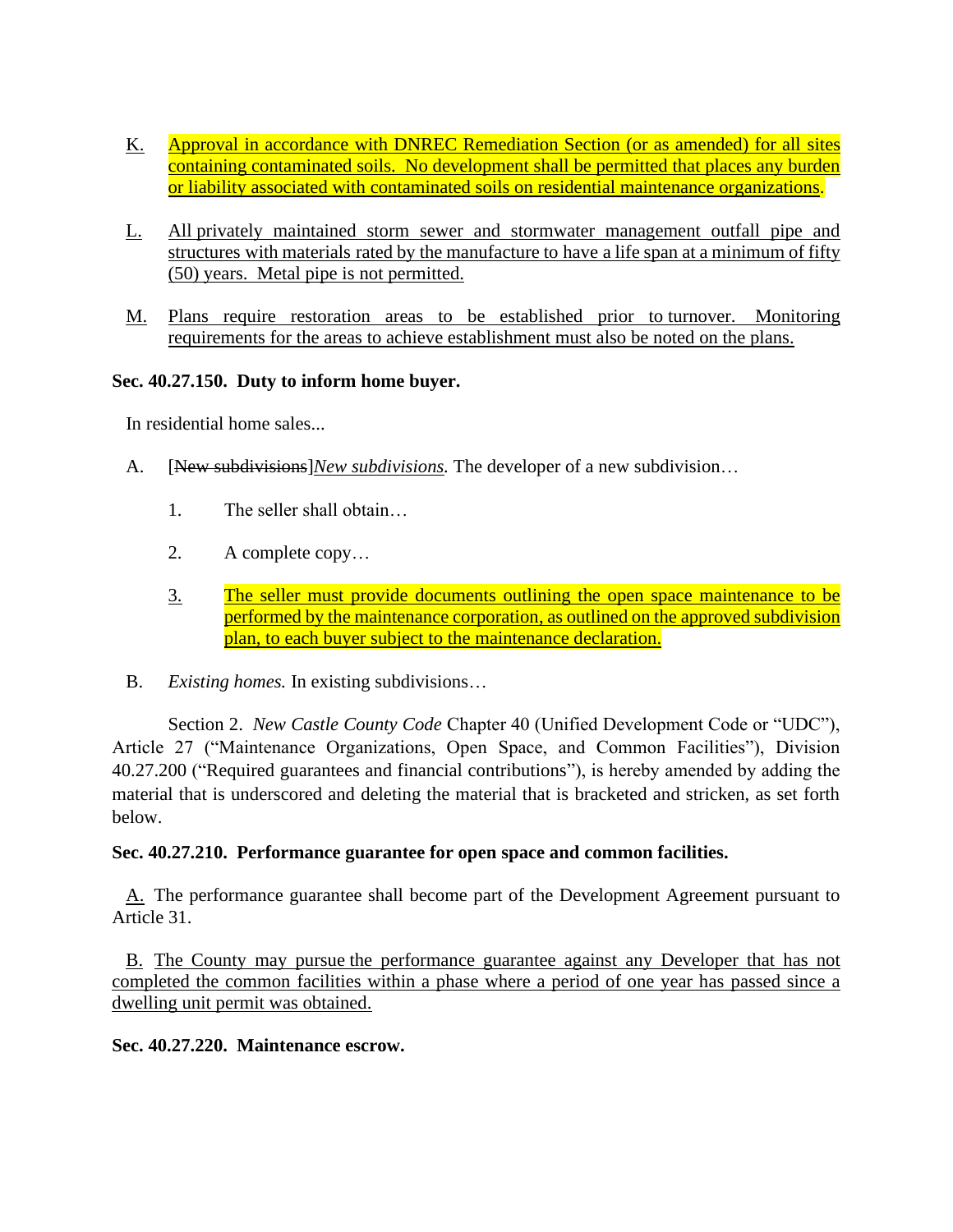The developer shall place funds in an interest-bearing escrow account equivalent to the cost of maintaining the private open space and common facilities for a two (2) year period, as determined by the construction plans, natural resource area open space management plan, open space management plan, [ $\Theta$ F]and landscape plan, but in no event shall the amount be less than the equivalent of three hundred (\$300) dollars per lot within the subdivision. The escrow will also include an amount equal to ten (10) percent of the cost of acquiring and installing the landscaping. All interest that accrues in this account shall be turned over to the maintenance organization.

- A. The funding of this account shall coincide with the real estate settlement for each lot and shall be verified  $[\text{prior}-\text{to}]$  no later than the issuance of twenty-five (25), fifty (50) and seventy-five (75) percent of [building]dwelling unit permits within the subdivision. The Department shall withhold the building permits for the  $[$ remaining twenty-five  $(25)$ percent remainder of the subdivision until the Department is furnished with satisfactory proof that the account has been fully funded in accordance with the requirements of this Section.
- B. The developer …
- C. The escrow agreement …
- D. At the time the homeowners assume control of the maintenance corporation and elect a board of directors, the escrow amount for one hundred (100) percent of the lots within the phase being turned over to the community plus any interest shall be transferred to the maintenance corporation. Such transfer shall not occur without the approval of the [Department]Office of Law.
- E. The maintenance escrow amount shall become part of the Land Development Improvement Agreement pursuant to Article 31 and the fee shall be noted on the record plan.
- F. The Developer shall have a professional written estimate of the annual cost to maintain the proposed open space that is reviewed and approved by the Department.

# **Sec. 40.27.230. Residential stormwater management facility maintenance fund.**

The developer shall pay funds to the County for the purpose of residential stormwater management facility maintenance and inspections.

- A. An amount shall...
- B. The money…
- C. [Upon the issuance of seventy-five (75) percent of the building permits, t]The amount shall be determined on a phase-by-phase basis and as noted on the record plan. The amount for a phase shall be paid prior to the title transfer of the open space within that phase. The total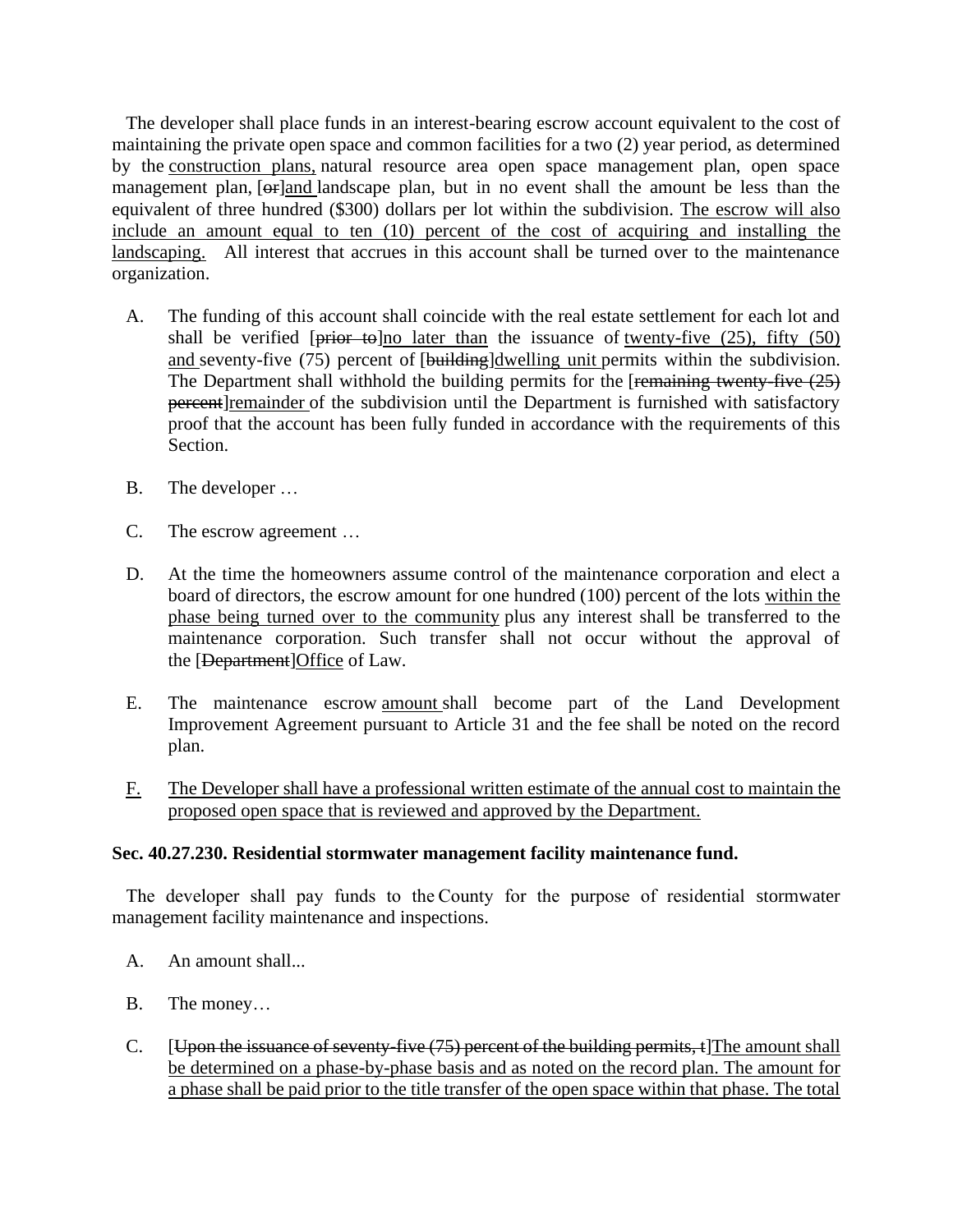amount for the subdivision shall be paid no later than the issuance of seventy-five (75) percent of permits for dwelling units in the subdivision. The Department shall withhold the issuance of any additional building permits until the Department is furnished with satisfactory proof that the funds have been provided to the County in accordance with the requirements of this section.

- D. Any obligation…
- E. The County …
- F. The County will review and may increase the amount if construction of the phase has not commenced within five (5) years of recordation. The developer must pay any additional amount required prior to the time renewed construction plans are approved.

## **Sec. 40.27.240. Nonresidential stormwater management facility maintenance fund.**

The developer shall pay funds to the County for the purpose of nonresidential stormwater management facility annual inspections according to a standard formula developed by the Department of Public Works based on inspection costs incurred by the Department.

- A. Any obligation to contribute to the Long Term Stormwater Maintenance and Inspection Fund shall become part of the Land Development Improvement Agreement pursuant to Article 31 and the [fee]amount shall be noted on the record plan. The amount will be determined on a phase by phase basis.
	- 1. If the development does not require a building permit, the amount must be paid prior to scheduling the pre-construction meeting.
	- 2. If the development requires a building permit, the amount must be paid prior to the issuance of the first certificate of occupancy.
- B. The County shall provide the developer with a letter that acknowledges receipt of the funds upon request.
- C. The County will review and may increase the amount if construction of the phase has not commenced within five (5) years of recordation. The developer must pay any additional amount required prior to the time renewed construction plans are approved.

Section 3. *New Castle County Code* Chapter 40 (Unified Development Code or "UDC"), Article 27 ("Maintenance Organizations, Open Space, and Common Facilities"), Division 40.27.300 ("Construction, completion and inspection requirements"), is hereby amended by adding the material that is underscored and deleting the material that is bracketed and stricken, as set forth below.

#### **Sec 40.27.310. Construction of open space and common facilities.**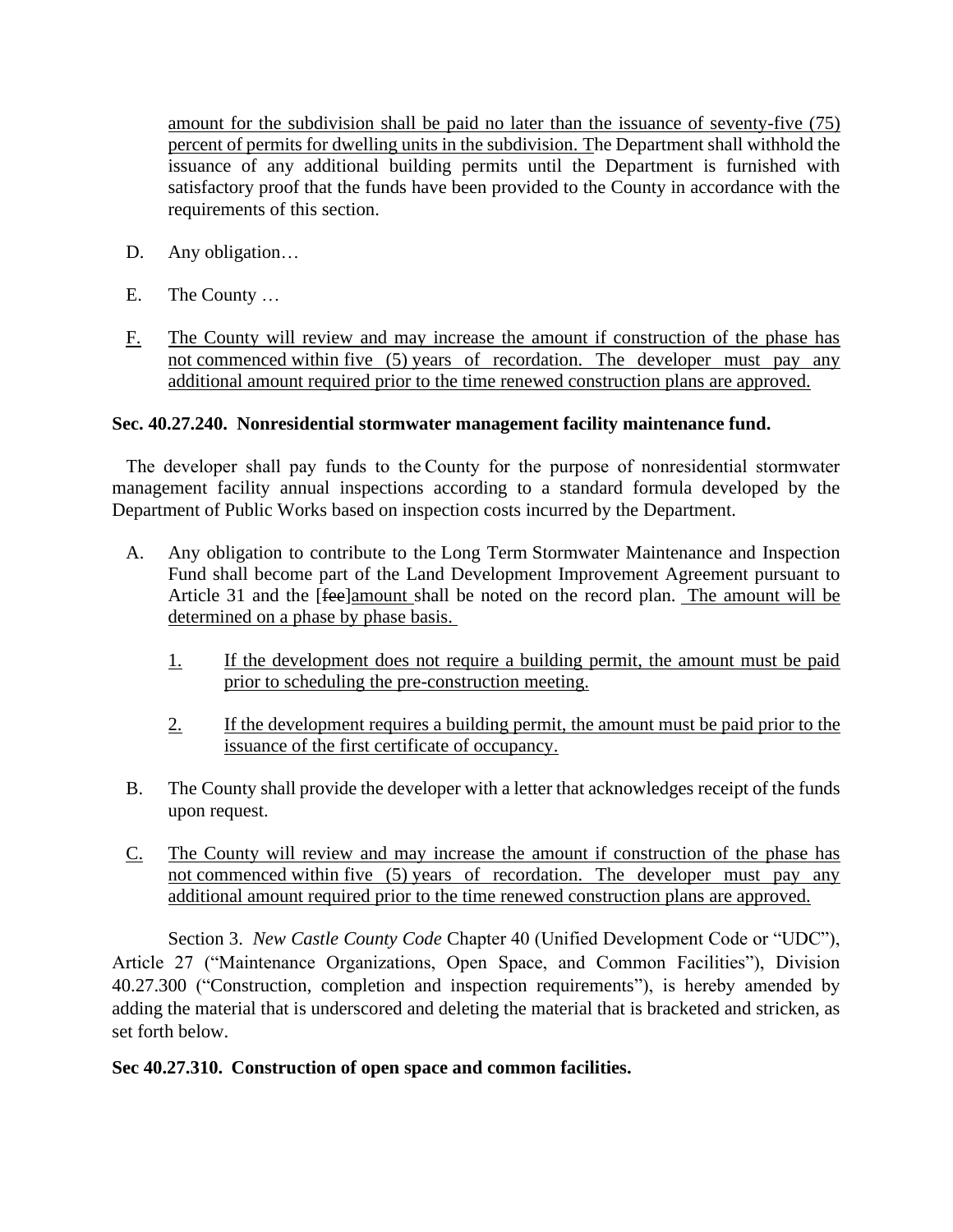- A. All areas designated…
- B. All areas designated…
- 1. The Department may not issue more than fifty (50) percent of the total dwelling unit permits within the subdivision until [A]all active recreation areas and structured [recreational]facilities (clubhouses, pavilions, historical structures etc.) [shall be completed prior to have been turned over to the community [the issuance of fifty (50) percent of the total building permits within the subdivision].
- 2. The developer shall be responsible for the maintenance of such open space and facilities until all of the conditions set forth in Section 40.27.510 are satisfied.
- 3. Open space and common facilities such as sidewalk/walking path/alleys, conveyance systems, landscaping, stormwater management facilities, reforestation, *invasive* treatments, and final grading must be outlined on the construction plan and must be completed prior to the release of any permit within the phase, other than a permit for a model home. The sequence of construction must outline how each of these is addressed during the construction of the phase. Any extension request must be submitted prior to the scheduling of a post bulk inspection. An extension may be approved by the Department when warranted for weather conditions and sound engineering practices.
- 4. Construction of an additional phase will be prohibited if the subdivision or land development is not in compliance with any approved plan or the County code.
- 5. Perimeter monuments must be installed, and documentation from a Stateregistered professional land surveyor provided to the Department prior to the release of dwelling unit permits other than permits for model homes.
- 6. The Department may not issue more than fifty (50) percent of the total dwelling unit permits within the subdivision until the community entrance signs have been installed.
- 7. Open space shall not be utilized for construction access or disturbed once completed unless maintenance is needed within the open space

[C. Unless waived by the Department, a natural resource area open space management plan, open space management plan, landscape plan and/or an active recreation plan shall be submitted for review at the time of review of the record plan for the subdivision.

- 1. The specific content of the plan(s) shall be established by the Department according to the requirements of this Chapter for the particular subdivision in question.
- 2. The plan(s) shall include open space and common facility construction and the open space and common facility completion sequence. The completion sequence shall be phased where practical so that the construction and completion of open space and common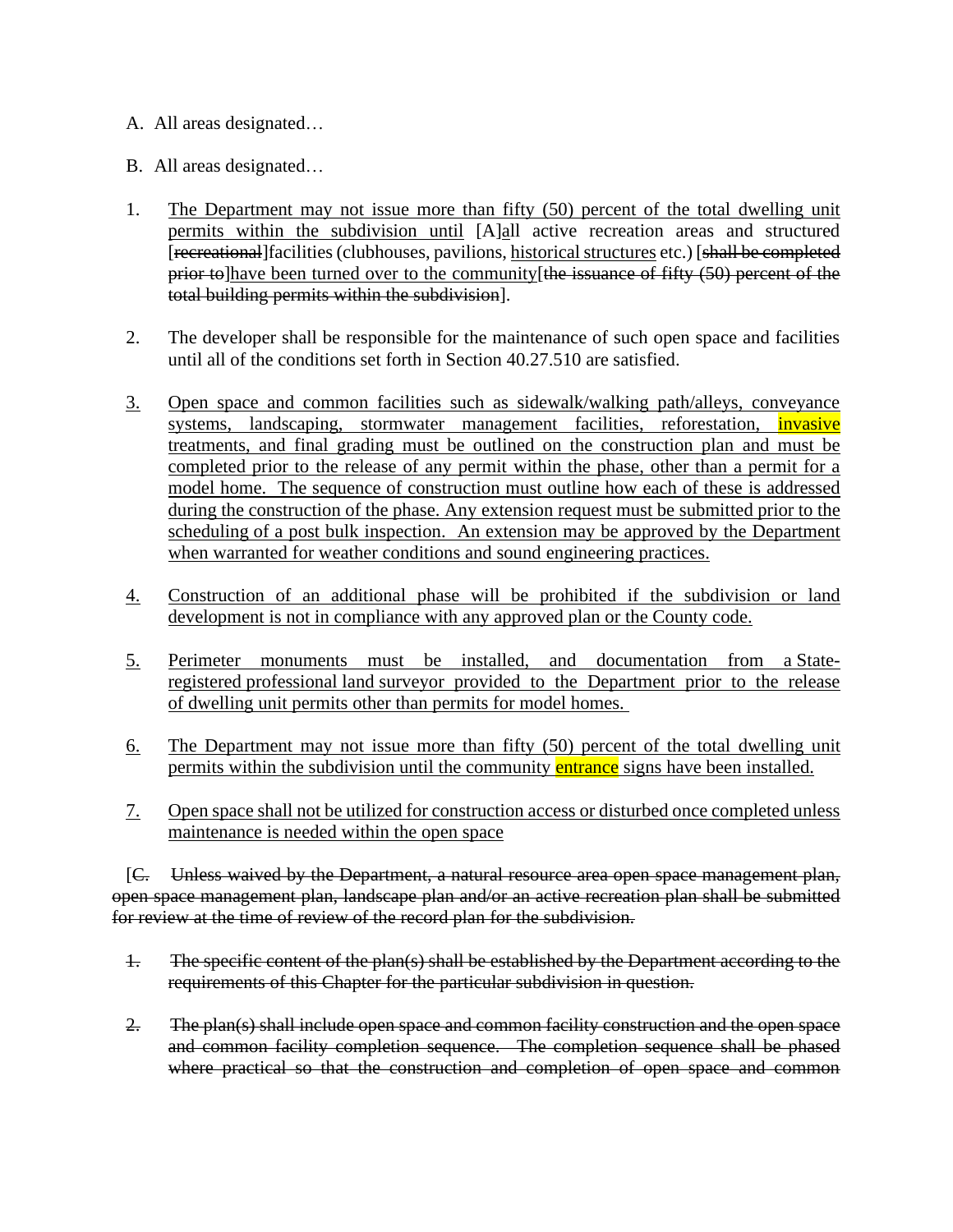facilities coincide with the completion of the dwelling units that border said open space or common facilities.

D. Prior to the issuance of both fifty (50) percent and seventy-five (75) percent of the building permits, the developer shall submit a certified open space status report to the Department. Certification shall be provided by the professional(s) who designed and prepared the plan depicting the condition of each aspect of the completed open space. At the request of the developer, another professional may certify this report with the prior approval of the Department.

- 1. At a minimum, the open space status report shall contain the following information:
	- a. A report of the condition of the open space.
	- b. A report of the percentage of open space completed.
	- c. A report evaluating the storm water management facilities (which may include asbuilt information and a functionality assessment).
	- d. The status of compliance with any approved plan including the sequence of construction of open space and common facilities.
	- e. An explanation of any reasons for noncompliance and plans including specific dates for compliance.
	- f. A schedule of completion of all developed open space and common facilities including a detailed explanation of plantings and completion of landscaping tied to upcoming planting seasons.
	- g. Any other information required by the Department related to completion time frames for open space and common facilities.
- 2. The Department shall review the open space status report within ten (10) days of receipt of the report or revised report. The Department may require changes to the report to ensure that the requirements of this Chapter and any applicable plan are satisfied. Once the Department approves the report, the recommendations in the report shall be enforced and any deviations from these recommendations, without Department approvals, shall constitute violations of this Chapter.

## 3. The Department shall withhold building permits until such time as the open space status reports are approved by the Department.]

C. When the developer passes the post bulk inspection, the developer must provide semiannual reports by the first of January and July outlining required maintenance and anticipated progress over the next six (6) months. All items requiring maintenance shall be noted with a time for completion. The January report must include a summary of all work that was performed over the prior year. If open space and common facilities are maintained in conformance with the plan for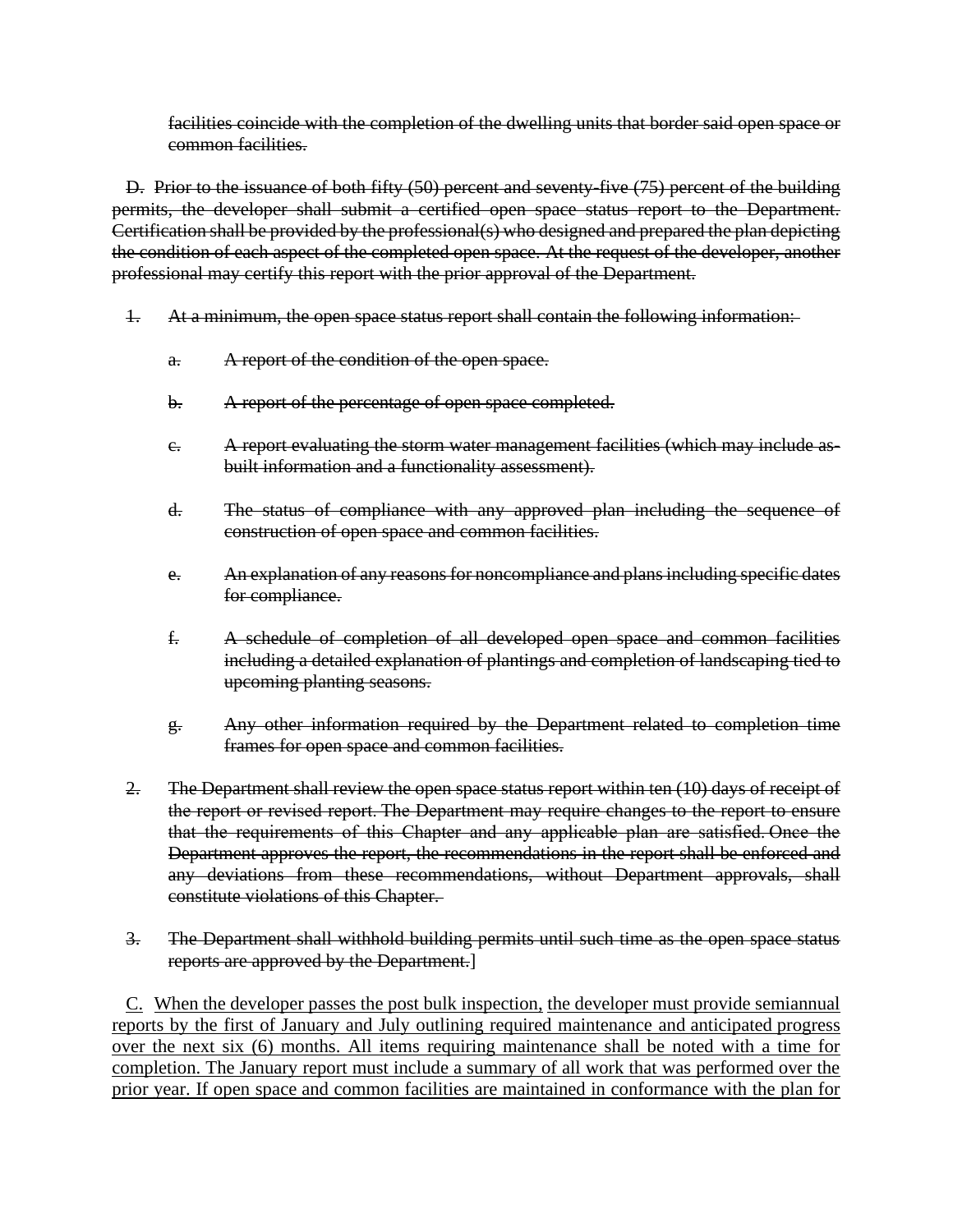three consecutive reports, the Department may reduce reporting to an annual basis. Reporting may be increased as deemed necessary by the Department if the open space is not maintained. The Department must withhold building permits until such time as the required reporting is provided to the Department.

[E.]D.Where the open space or common facilities are to be developed, such development shall be completed at such time the open space area or common facilities are no longer directly and materially affected by construction activity but shall be completed no later than the issuance of ninety (90) percent of permits for [building]dwelling units [lots]. The number of lots open for construction at any one time may be further limited by phases shown on the approved record plan, landscape plan, open space management plan or construction management plans.

[F.]E.If the developer cannot complete the open space pursuant to the timeframes designated on the plan, [in the open space]status report or as provided in this section, the Department may, for good cause shown, allow additional time for completion of the open space and/or common facilities subject to the following and may issue additional building permits.

- 1. The developer shall provide the Department with a **[contract]written proposal for the** extension request ("Proposal") and a letter of credit or certified check in the amount of one hundred- twenty-five  $(1[00]25)$  percent of the fair market value of completing the unfinished open space and common facilities [and an additional one thousand (\$1,000.00) dollars as all along with a review and processing fee as outlined in Appendix 2. The **Example 6 Example 1 Contract Proposal** shall provide for the completion of the open space and common facilities as soon as practicable and provide for the default of the funds for failure to comply with the extended timeframes. The **[contract]Proposal** and letter of credit shall be [approved] subject to review and approval by the [Department] Office of Law and the Department. A County licensed contractor shall provide the Department with a fair market estimate to complete the unfinished open space and common facilities. The Department may require additional estimates if it believes that the fair market estimate will not cover the cost to complete construction and turnover. For phased projects the County may accept an amount sufficient to complete work within particular phases.
- 2. **[An extension]** A Proposal may be [granted] approved only if the Department determines that one (1) or more of the following conditions apply:
	- [a. the extension is necessary due to unforeseen conditions or events beyond the control of the developer that prevented timely completion of the open space or common facility;
	- b. the delay in the completion is mandated by a governmental agency;]
		- $[e, a]$ . weather conditions over the previous six (6) months prevented the timely completion of the open space or common facilities; if the area cannot be stabilized with vegetation during the normal growing season as outlined within the Delaware Erosion and Sediment Control Handbook for vegetation[, alternative stabilization techniques, may be required]; or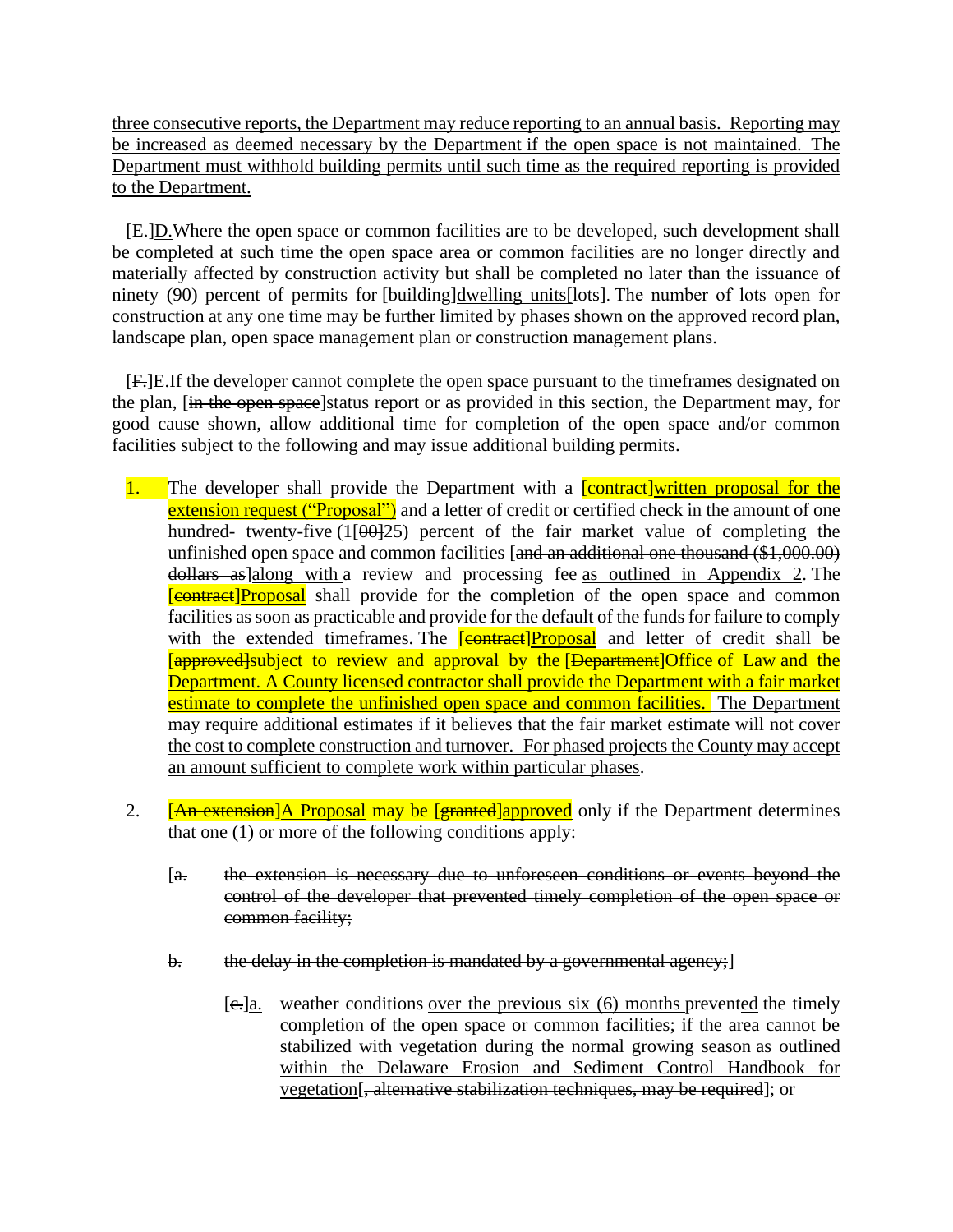## $[d, ]b$ . sound engineering and construction practices warrant the extension. including the potential for sediment generation from undeveloped lots].

- 3. If  $[the]$ an extension is granted, the developer shall provide written notification to the current property owners and those with sales agreements describing the reasons for the delay and providing an expected schedule of completion. Prior to the release of additional permits, the Department must receive verification of distribution of the notification in the form of certified letters, affidavits of site postings or such other proof as the Department may find acceptable.
- 4. An extension and any renewal shall not exceed six (6) months. The Developer is responsible to pay the County as outlined within Appendix 2 when an extension expires without completion of the open space and when the developer has not made a complete submission for renewal.

## **Sec 40.27.320. Condition of developed open space areas and common facilities.**

At the time of inspection, developed open space and common facilities must be in good condition so that [it]they may be used for [its]their intended purpose and must be in conformity with the following requirements. These requirements are not all-inclusive but are intended to describe and establish minimum levels of quality for open space. The open space and common facilities must [shall]be, at a minimum:

- A. Clean and contain …
- B. Graded to drain [well]and be free of standing water seventy-two (72) hours after a rain event, except within undisturbed natural areas.
- C. Free of standing …
- E. Free of unnatural conditions …
- F. Free of any remnants from construction material and soil stockpiles.
- G. Free of soil compaction by construction vehicles or construction material stockpiles. All areas subject to soil compaction shall be broken up or otherwise loosened to a depth of twelve (12) inches. The developer must provide photographic documentation of the appropriate equipment performing the work on areas noted on the construction plans or where haul roads have been utilized. Documentation must be provided prior to the release of dwelling units permits.
- H. Vegetated in accordance…
- I. Free of all unauthorized encroachments; (e.g., sheds, gardens, fences, line-defining plant material [, etc]).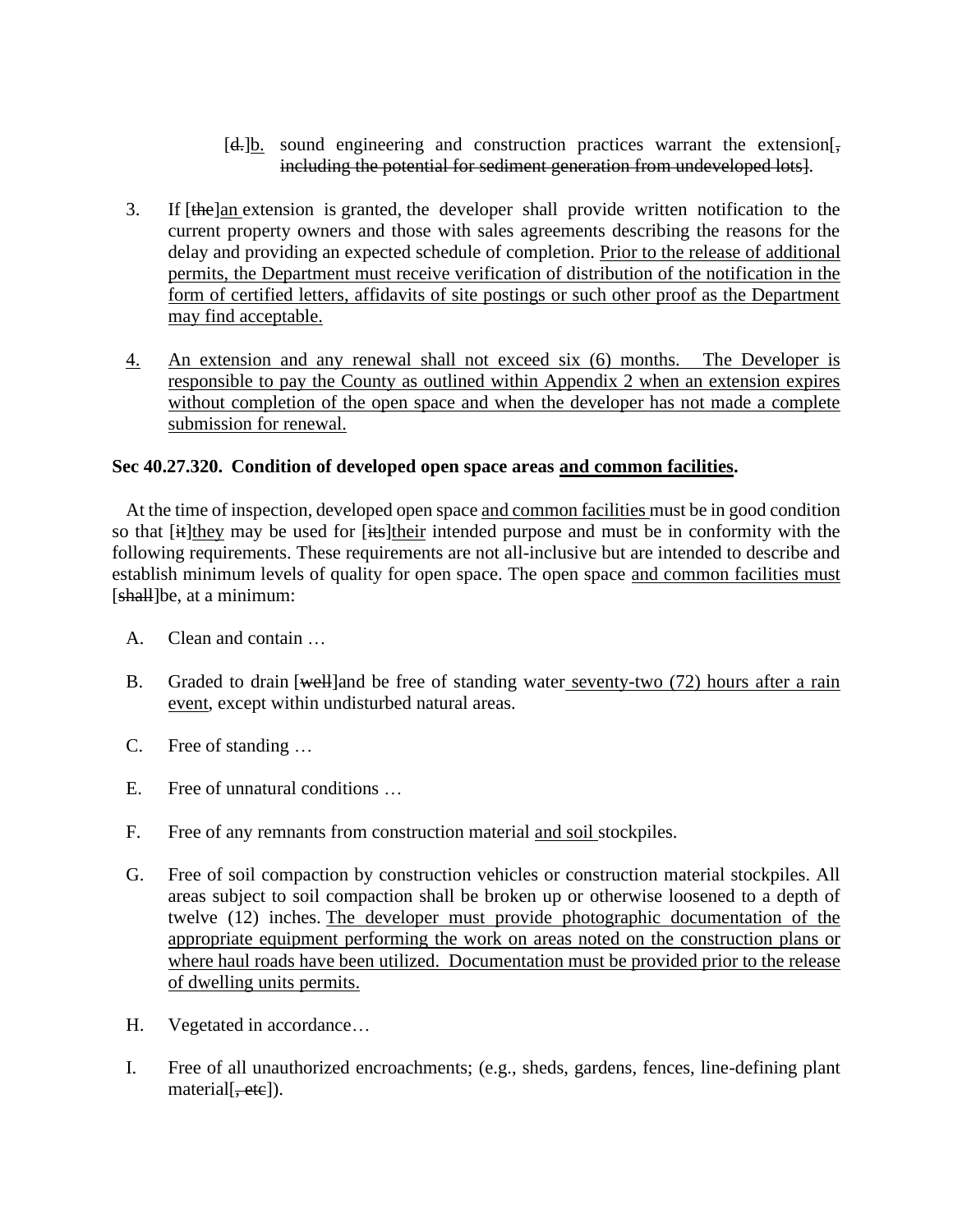- J. Improved according to the open space management plan, natural resource area open space management plan, landscape plan and/or related construction drawings. This requires that stormwater management facilities must be completed and maintained pursuant to Chapter 12. Stormwater management areas must be free of algae, invasive vegetation, and undesirable vegetation that is detrimental to the proper operation of the facility.
- K. Delineated with instructional signs.
- L. The Department may utilize a third-party professional to confirm the good condition of any open space area or common facility prior to acceptance of the open space.

#### **Sec 40.27.340. Inspection and approval process.**

These procedures shall be followed for inspections of open space and common facilities.

- A. The developer shall contact the Department, in writing, requesting an inspection of the open space. The developer's request shall include the items required by the Department such as certifications, as-built surveys, [open space]status reports, applicable plans, studies, reports, private storm sewer video, contact information for all board members, notification to the district councilperson or any other additional information and all required fees.
- B. Within  $[ten]$ twenty  $([10]20)$  days of the receipt of the request, the Department must coordinate an inspection of the open space for conformance with this Article and this land transfer procedure. Once the open space inspection has been scheduled, the Department will notify the board members and district councilperson. There shall be no fee for the first inspection. Notwithstanding the foregoing, if weather conditions prevent the Department from inspecting the open space within the  $[ten]$ twenty ( $[10]20$ ) day period, as determined by the Department, the Department [shall]must have an additional ten (10) days in which to make the inspection. The Department will notify the developer, in writing, of any defects or non-compliant items found during the inspection and will specify a time period in which to correct them. Non-compliant items not corrected within the specified time period will be subject to Sediment Management and Erosion and Sediment Control re-inspection fees.
- C. When all specified defects and non-compliant items have been corrected, the developer shall notify the Department in writing with a response letter and photographic documentation of this fact. The Department will coordinate a reinspection [of the land as provided]. Record Plan Open Space reinspection fees are outlined within Appendix 2 of this chapter. [The first re-inspection fee shall be two hundred fifty dollars (\$250) payable to the County prior to the reinspection. If the reinspection reveals uncorrected conditions, or unacceptable conditions created after the first inspection, they will be recorded, in writing, and sent to the developer. The developer must correct the problems and renotify the Department. The second reinspection fee shall be five hundred dollars (\$500), the third shall be seven hundred fifty dollars (\$750), the fourth and subsequent reinspection fees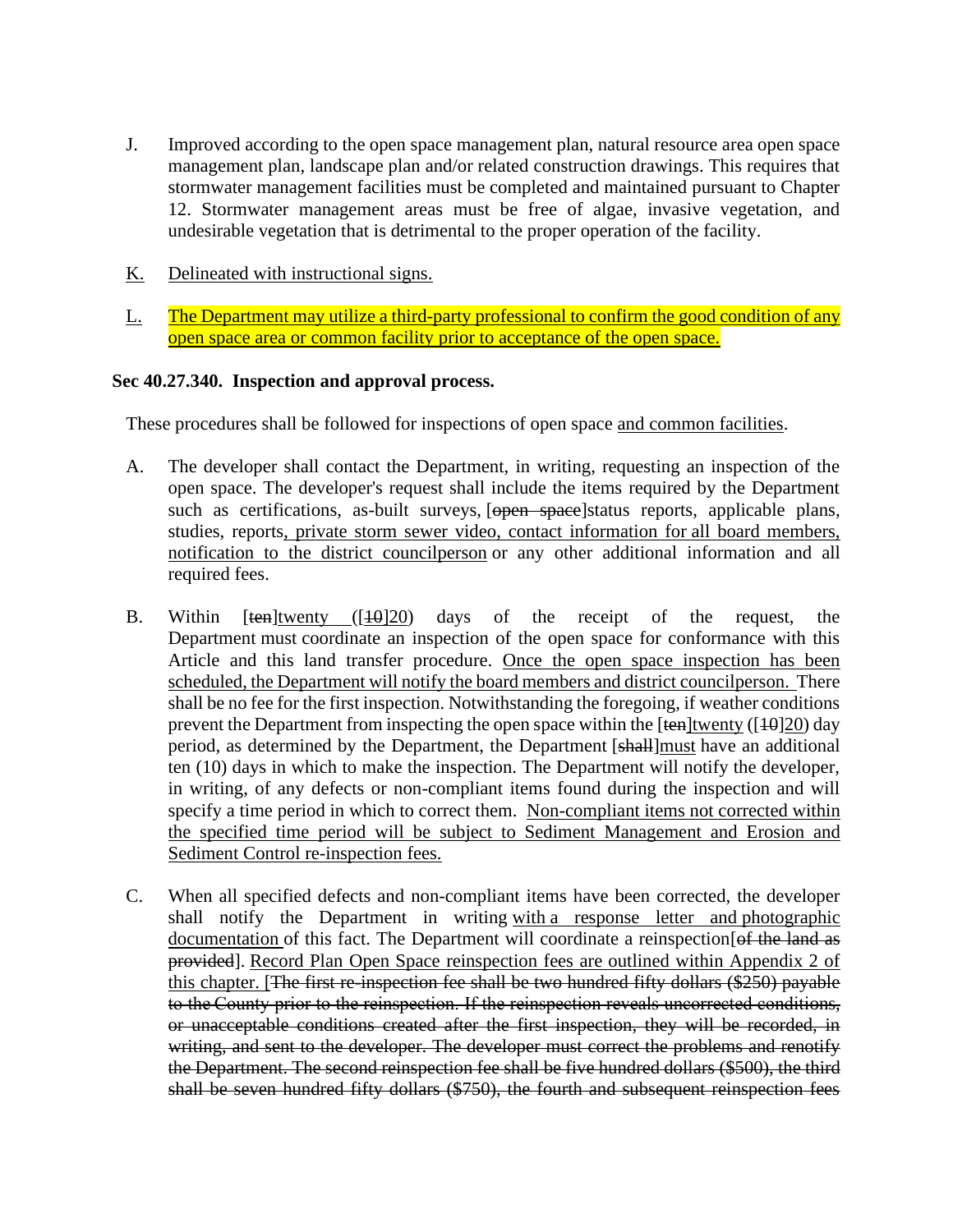shall be one thousand dollars (\$1,000) all payable to the County prior to any additional reinspection.] At the time the Department finds that the condition of the open space conforms to all plan specifications and any requirements under this Chapter, the developer shall be notified within ten (10) days, in writing, that the open space and common facilities have been approved.

- D. Prior to requesting an inspection, the developer must submit a landscape plan, certified by a registered landscape architect and dated within fifteen (15) days of the request that affirms all vegetation is installed, alive, and in good condition.
- E. A third-party professional must certify that the private storm sewer and streets are constructed in compliance with DelDOT standards. The Department must find the report, as-built plan and pipe video acceptable prior to the inspection of the open space.
- [E]F. The developer must provide written notification to each dwelling unit owner of the scheduled inspection at least five (5) working days prior to the inspection date and affirm to the Department that this has been completed.
- [F]G.The design professional who prepared the grading and stormwater management plan must provide a certification verifying the stormwater management design for the site is functioning as designed. Upon written request, the Department may approve another professional to provide the certification.
- H. An open space inspection approval is valid for sixty (60) days.

Section 4. *New Castle County Code* Chapter 40 (Unified Development Code or "UDC"), Article 27 ("Maintenance Organizations, Open Space, and Common Facilities"), Division 40.27.400 ("Transfer of ownership"), is hereby amended by adding the material that is underscored and deleting the material that is bracketed and stricken, as set forth below.

# **Sec 40.27.410. Legal transfer of title to open space.**

A. Open space shall be conveyed no later than the issuance of building permits for ninety (90) percent of the dwelling[s] units within the subdivision. For purposes of a phased development, the County may apply this requirement on a phase-by-phase basis.

B. All costs associated …

C. For purposes of a phased development, the title to open space may be transferred on a phaseby-phase basis.

D. The developer must verify that it provided all documents required to maintain the open space to the maintenance organization in both electronic and paper format. Documents provided must include any open space management plans, and any stormwater maintenance and private storm sewer specifications.

**Sec 40.27.420. Title transfer process.**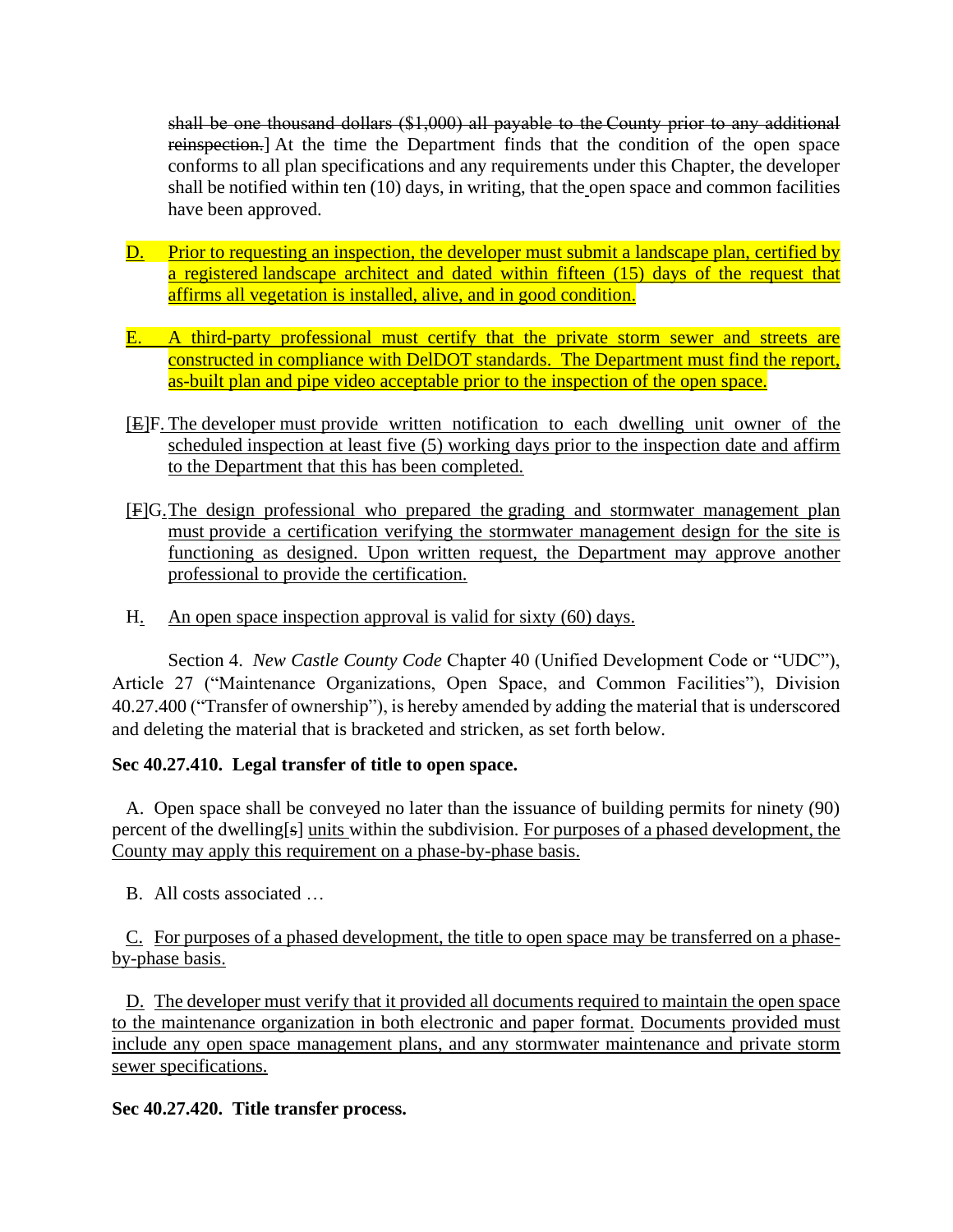A. The developer, or its designee, shall contact the [Department] Office of Law to make arrangements for the transfer. All required documents shall be submitted to the [Department]Office of Law. In addition to documents specifically required herein, the [Department]Office of Law may require any other documentation necessary for proper review of the transfer.

- 1. The developer or its designee shall prepare a legal description and deed for the land. The deed shall contain such provisions and restrictions required by the [Department]Office of Law necessary to protect the status of the open space and common facilities.
- 2. The developer or its designee shall provide a lien search from a title abstractor acceptable to the [Department]Office of Law. A certification that no liens exist on the land shall be submitted by the owner of the property.
- 3. Any additional …

D. No transfer of dedicated public open space shall be effective until the [Department]Office of Law gives written notification to the grantor that the land has been formally accepted and the deed has been recorded. Land that is to be dedicated as public open space and transferred to New Castle County, shall also require the written approval and acceptance of the General Manager of the Department of [Special Services]Public Works.

E. The transfer …

F. When the title documents are approved, the developer shall record the deed and forward stamped copies to the [<del>Department</del>]Office of Law and the maintenance organization.

#### **Sec 40.27.430. Property tax exemption.**

Upon receipt of the recorded deed, the [Department]Office of Law shall have the open space parcel(s) declared exempt from taxation.

## **Sec. 40.27.440. Transfer prior to completion and approval of open space and common facilities.**

Legal transfer of the land prior to final County approval shall not relieve the developer of maintenance responsibilities of the open space and common facilities or legal liability for such land. If the open space is transferred prior to its condition being approved by the Department, the developer shall provide the [Department]Office of Law with such documents necessary to allow access to complete or restore the open space and common facilities and agreements necessary to indemnify and hold harmless the maintenance organization or governmental body from any and all occurrences on the property until such time the maintenance organization or governmental body is legally liable for the land.

#### **Sec. 40.27.450. Condominiums.**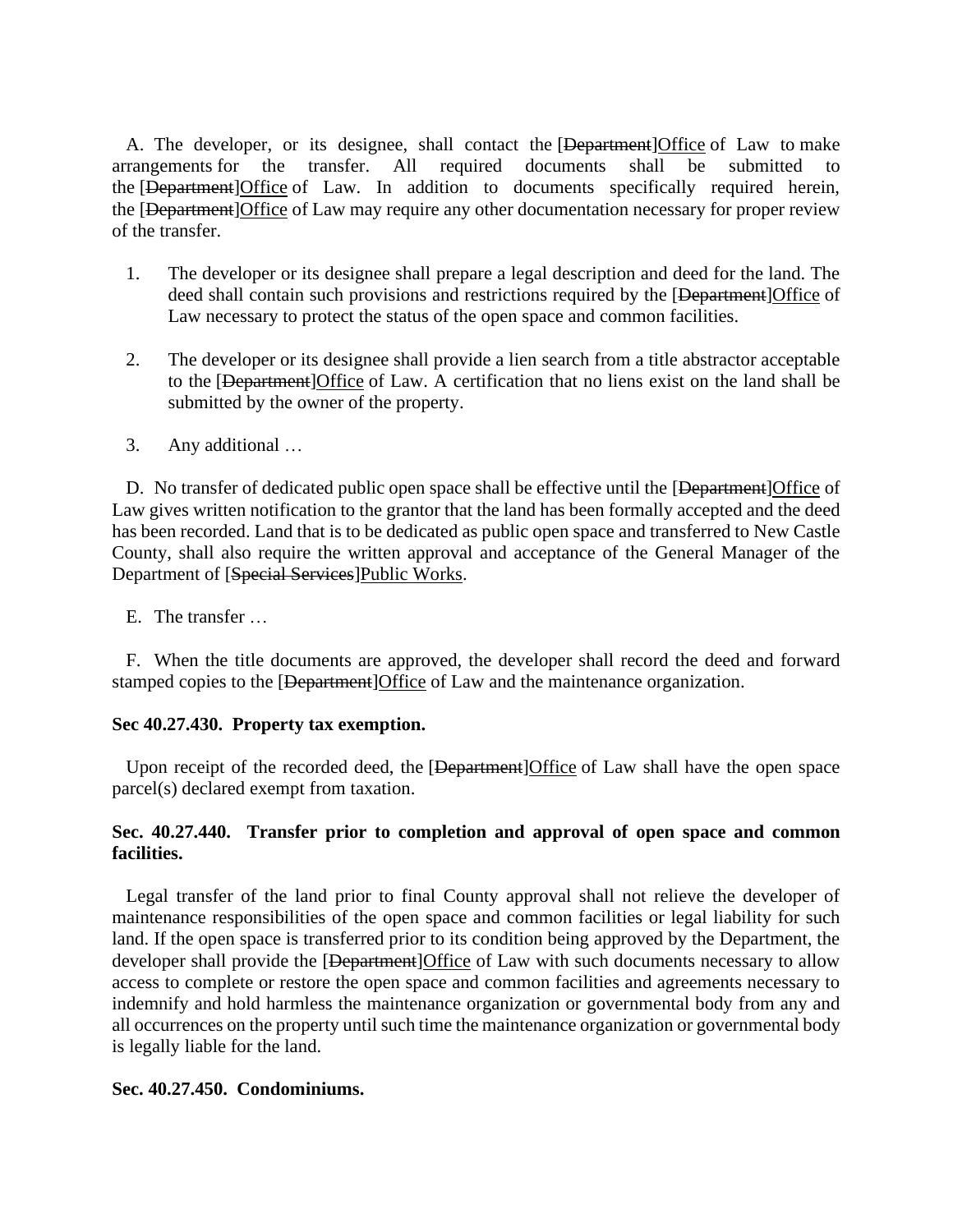In residential subdivisions where units are transferred as condominiums within the meaning of the Unit Property Act or DUCIOA depending upon which Act applies, ownership of the open space shall not be transferred as provided herein but shall be held as provided by the condominium declaration. The developer shall be responsible for the costs of constructing and maintaining the open space until such time that it is inspected and approved by the Department. Developer must provide staging on the construction and landscape plans for conveyance of the open space to a condominium association while units are constructed. The plans must delineate the open space and common facilities to be completed prior to the issuance of a certificate of occupancy for each building.

Section 5. *New Castle County Code* Chapter 40 (Unified Development Code or "UDC"), Article 27 ("Maintenance Organizations, Open Space, and Common Facilities"), Division 40.27.500 ("Maintenance of open space and common facilities"), is hereby amended by adding the material that is underscored and deleting the material that is bracketed and stricken, as set forth below.

# **Sec. 40.27.510. Maintenance by developer.**

A. The developer of a subdivision …

B. The developer controlled maintenance organization may collect an assessment for completed open space and common facilities, and such assessments shall be in accordance with DUCOIA to the extent DUCIOA is applicable.

# **Sec. 40.27.540.  Changes to open space or common facilities.**

A. *Developer.* If a plan proposes changes to private open spaces or common facilities delineated on an existing plan, a petition supporting the record plan shall be included with the submission. The petition shall be executed by the owners of at least two-thirds ( $2/3$ ) of the lots [owners] of the existing plan having an interest in the private open space or common facilities. In DPUD's or phased developments, if the private open space or common facility is predominately designed for use by lot owners of a delineated section or phase, consent of two-thirds (2/3) of the lot owners in the section or phase containing the private open space or community facility shall be required. The Department may allow substitutions of plant material on the landscape plan without a petition if the plant substitutions conform to the plant list in Appendix 3.

B. *Maintenance organization, condominium or third-party conservancies.* Once the developer satisfies the conditions for transferring maintenance responsibility, open space that has been turned over may be modified pursuant to a vote taken according to the organization's governing documents. Any change must be submitted to the Department on a record or landscape plan for review and is subject to Department approval. Any change to a stormwater management facility must also obtain approval from the Department of Public Works.

Section 6. *New Castle County Code* Chapter 40 (Unified Development Code or "UDC"), Article 27 ("Maintenance Organizations, Open Space, and Common Facilities"), Division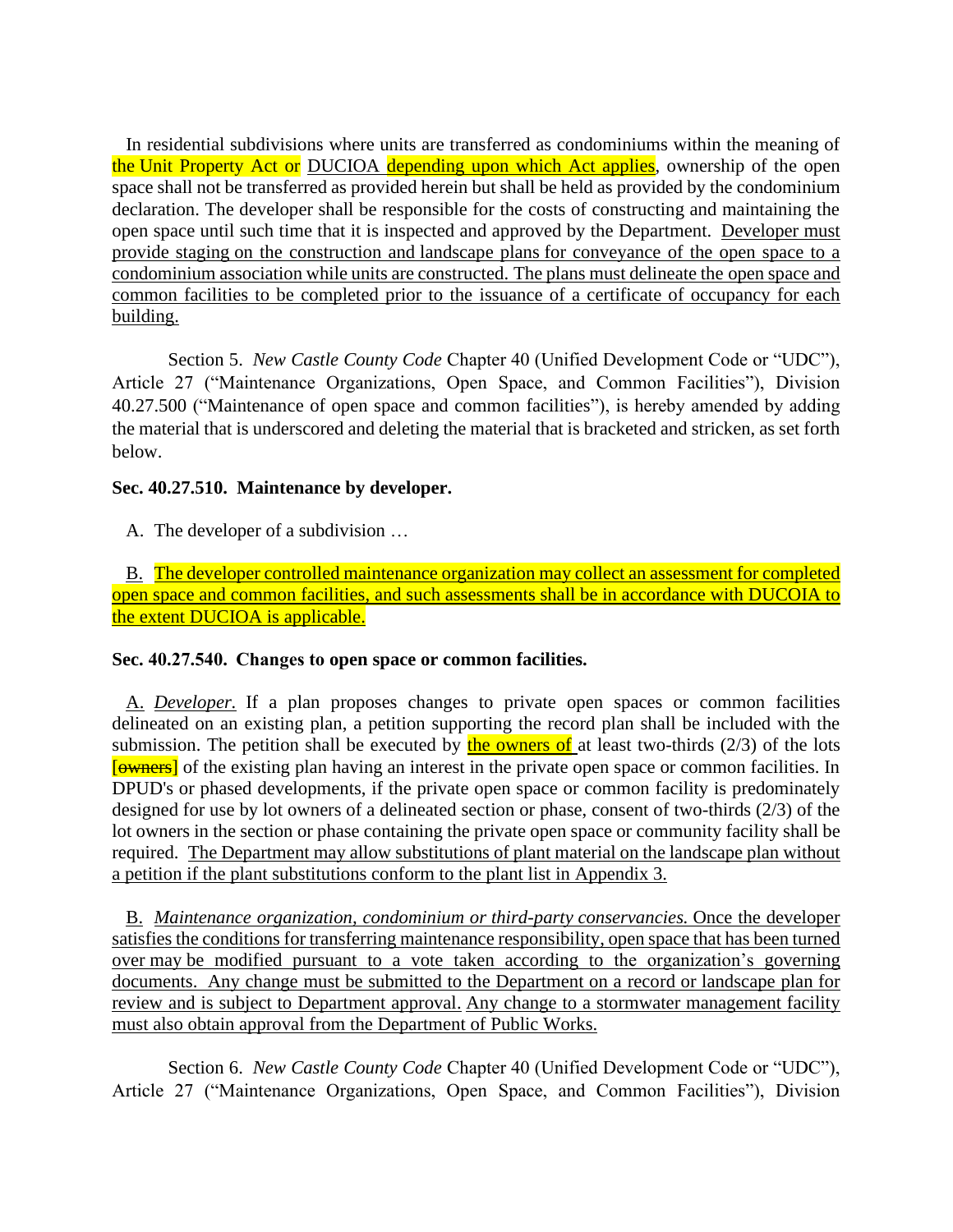40.27.600 ("Transfer of control of maintenance corporation"), is hereby amended by adding the material that is underscored and deleting the material that is bracketed and stricken, as set forth below.

### **Sec. 40.27.610. Process.**

The Department shall serve as a resource for the developer and the homeowners to ensure the transfer of control is completed correctly.

- A. Transfer of control of the [board of directors]maintenance corporation from the developer to the homeowners [shall]must be completed [initiated by the developer after issuance of fifty  $(50)$  percent and prior to lno later than the issuance of seventy-five  $(75)$  percent of the [building] permits for the [lots] dwelling units within the subdivision.
- B. The developer shall provide at least thirty (30) days written notice to each homeowner of the developer's intent to transfer of control of the [board of directors]maintenance corporation to the homeowners.
	- 1. For the purposes …
	- 2. A copy of the notice and an affidavit from the author of the letter listing the names of the homeowners to whom the notice was sent and the address where the notice was sent must be provided to the [Department]Office of Law and the Department contemporaneously with the notice to the homeowners so that the Department can confirm that proper notice was effectuated.
	- 3. The Department shall issue no further building permits after the issuance of seventy-five (75) percent of the building permits for the [lots]dwelling units within the subdivision until the appropriate Departments receive a copy of the notice and affidavit.
- C. Each director…
- D. [The transfer of control must be completed prior to the issuance of ninety (90) percent of the permits within the subdivision. At a minimum, p]Proof of transfer of control of the maintenance corporation shall consist of a notarized affidavit signed by the developer [owner or principal of the organization applying for further building permits]and a list of the homeowners who have assumed control of the maintenance corporation. Said affidavit shall state that control of the maintenance corporation has been fully turned over to the homeowners.
- E. The developer …

Section 7. *New Castle County Code* Chapter 40 (Unified Development Code or "UDC"), Article 31 ("Procedures and Administration"), Division 40.31.800 ("Performance guarantee"), is hereby amended by adding the material that is underscored and deleting the material that is bracketed and stricken, as set forth below.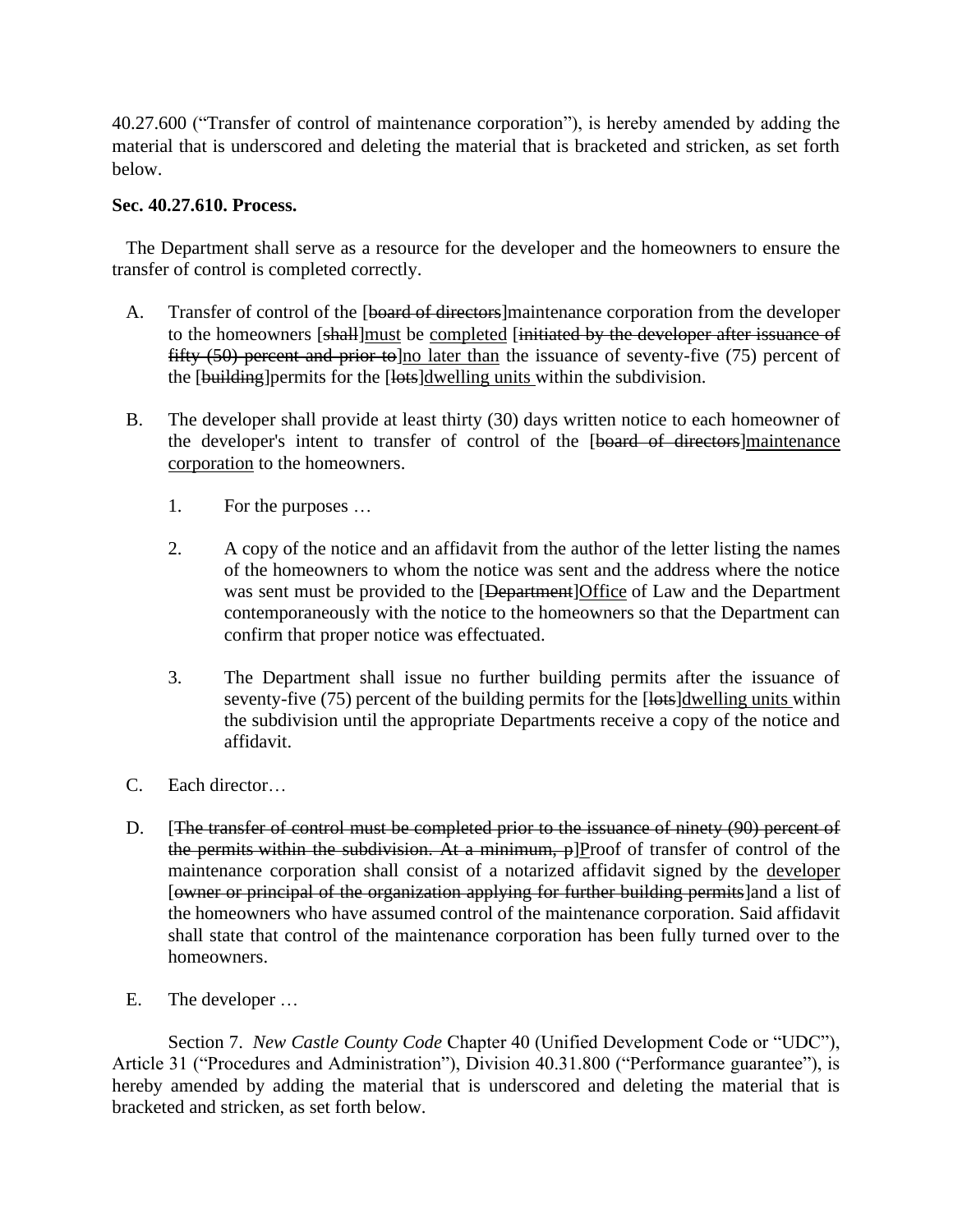# **Sec. 40.31.820. Land Development Improvement Agreement (LDIA).**

Except for minor residential subdivisions . . .

- A. The developer's engineer …
- C. The developer shall establish a performance guarantee acceptable to the [Department]County to guarantee and warrant the costs of constructing and/or reconstructing all improvements shown on the record plan. The performance guarant[y]ee shall be provided in one (1) of two (2) ways:
	- 1. The developer may submit the performance guarantee prior to plan recordation. In accordance with the construction phasing plan, the performance guarantee may be tied to the cost of the improvements for phases of the minor or major land development plans, as shown on such plans, in which case a surety in the amount of [twenty (20) percent of the cost of the improvements of the total; or,]one hundred twenty ( $[100]120$ ) percent for a particular phase shall be available upon recordation of the record plan and subsequent phase sureties posted at the time of pre-construction [approval]request or building permit; or
	- 2. In lieu of Subsection C.1, the developer shall, prior to plan recordation, submit a performance guarantee in the sum of five thousand dollars (\$5,000.00). The developer shall then submit the full performance guarantee under Subsection C.1, prior to the preconstruction meeting or building permit application….
- D. The performance guarantee shall remain posted with the [Department]County until such time that all open space and common facilities have been inspected and receive final approval and in accordance with the construction phasing plan. The amount of the surety shall be [required and]determined by the [Department]County in the amount of one hundred twenty (120) percent of the cost estimates [and-] or the cost of completing the open space and common facilities [and] in accordance with the construction phasing plan.
	- 1. The surety shall be reduced to the amount of the maintenance guarantee as outlined below and the remainder returned to the developer after the completed work has been approved by the Departments of Public Works and Land Use.
	- 2. [A new surety, made out to the Department of Public Works, equal to twenty (20) percent of ]The maintenance guarantee amount will be equal to twenty (20) percent of the cost of constructing the stormwater management facilities and shall serve as the maintenance guarantee that all improvements are free from defects for a [period]minimum of [three (3)] five (5) years after the date of the Department of [Special Service's]Public Works' inspection and acceptance of the final improvement to be constructed. The Department of Public Works may extend the maintenance guarantee period as deemed necessary by the General Manager as defects are discovered. [This surety must be provided as a pre-paid bond or letter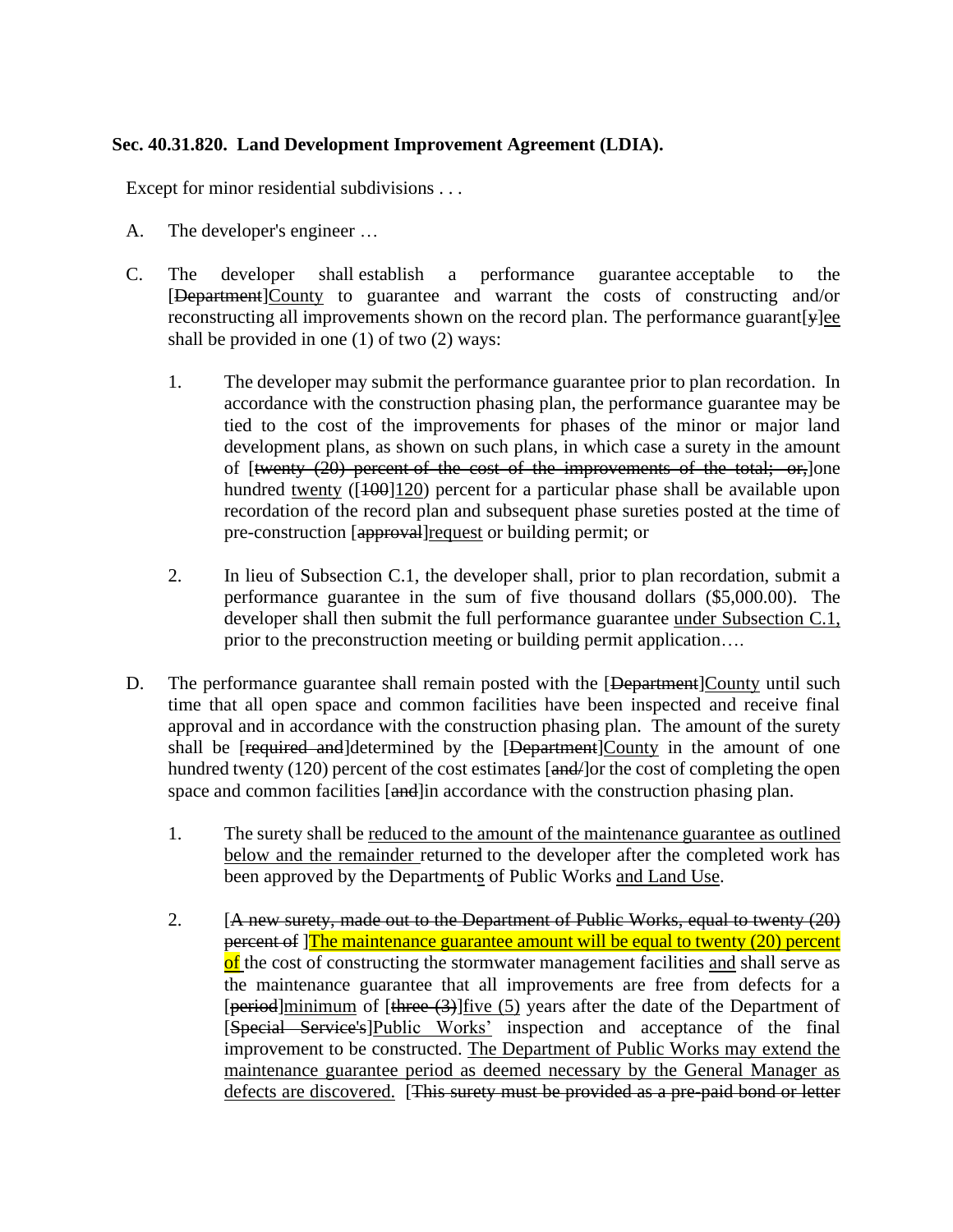of credit for the three (3) year period.]The purpose of this surety is to ensure that the facilities are designed and constructed to function as intended.

- 3. All reductions…
- E. Each surety . . .
- F. The bond, letter of credit or other surety shall be executed by the applicant and a corporate surety or financial institution licensed to do business in the State that is not associated with the developer.
- G. Prior to the approval of a minor or major land development plan, the LDIA must be reviewed by the County and recorded in the Office of the Recorder of Deeds.

Section 8. *New Castle County Code* Chapter 40 (Unified Development Code or "UDC"), Appendix 2 ("Fees"), Division 2 is hereby amended by adding the material that is underscored and deleting the material that is bracketed and stricken, as set forth below.

#### **APPENDIX 2. FEES**

#### **1 Land Development and Rezoning Processing**…

#### **2. Engineering Section**

A. Exploratory Sketch ….

[N. Stormwater As-built Plan Review - \$315.00]

[O]N. [Pre-bulk\Post-bulk\Record Plan Open Space]Site Re-inspection Fees

Second and all subsequent inspections – \$1,000.00,

- 1. Pre-Bulk inspection \$1000.00
- 2. Post Bulk Inspection \$1000.00
- 3. Record Plan Inspection \$1000.00
- 4. Open Space inspection \$1000.00
- [P]O. Storm Sewer As-Built and pipe video review \$[315]500.00
- [Q]P. Water Management Agreement review/inspection \$5,000.00
- [R]Q. **[Site permit per phase (annual)**]Stormwater Management Permit Fee (Per Facility) -\$2,000.00
- [S]R. Failure to submit escrow and semi-annual reports \$100 for each day late
- [T]S. Constructing a Stormwater facility without scheduling \$500.00 per facility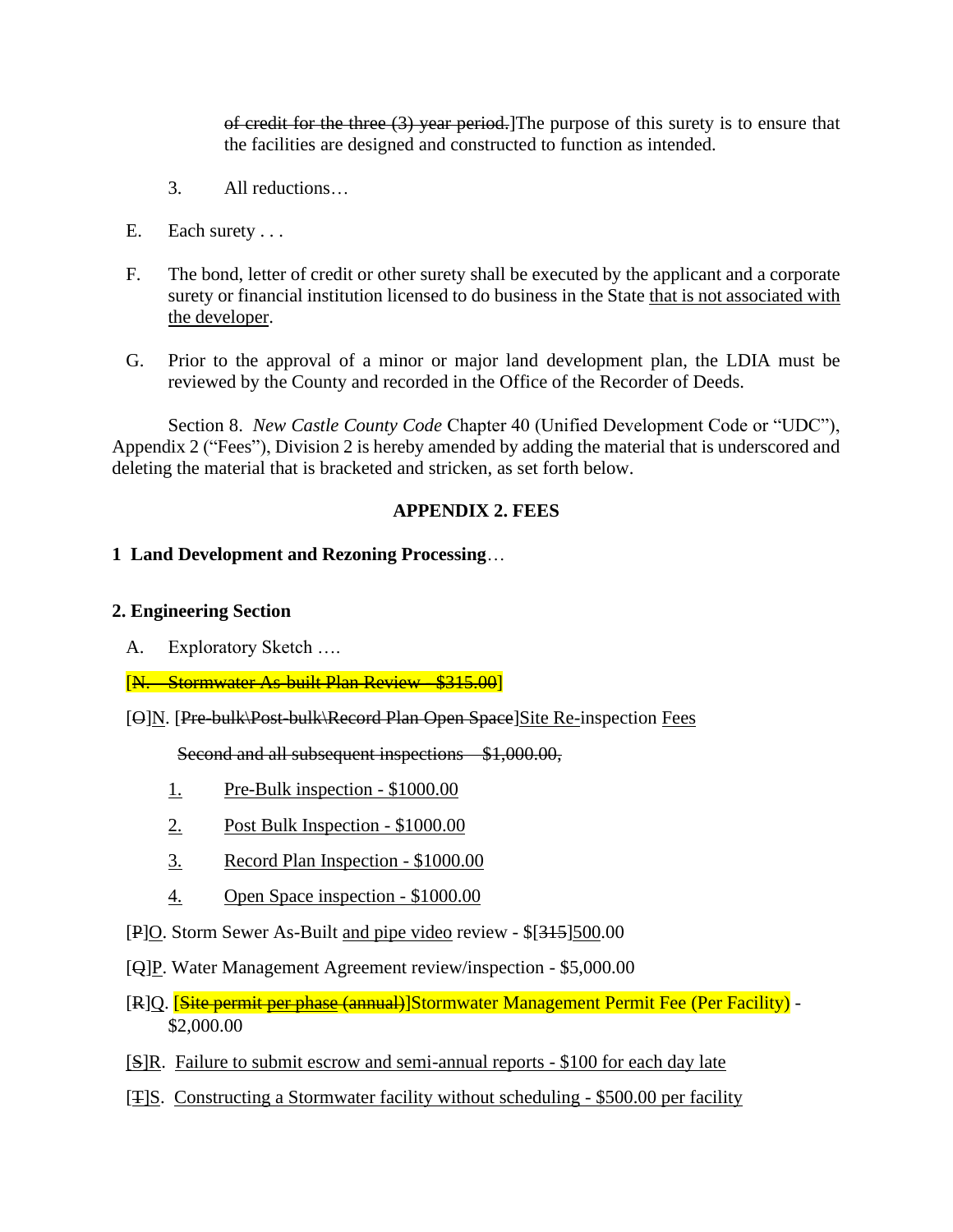- [U]T. Starting site work without a pre-construction or site permit when required \$1,000.00
- [V]U. Failure to complete Stormwater Management prior to Occupancy \$ 5,000.00 per month
- [X]V. An annual administrative fee until full performance guarantee is provided \$250

### **3. Board of Adjustment**…

## **4. Other**

- A. Zoning Permit…
- G. Open Space Completion Agreement [fee \$1,000.00]
	- 1. Initial fee \$5,000.00
	- 2. Renewal Fee \$10,000.00
	- 3. Expired Open Space Completion Agreement fee \$5,000.00
- H. **[Open Space Completion Agreement renewal fee \$500.00]**
- [I] Adult entertainment use verification \$1,000.00
- [J]I. Department of Land Use administrative variance \$50.00
- [K]J. Department of Land Use confirmation of nonconforming status for an individual residential lot or use – \$250.00

Department of Land Use confirmation of nonconforming status for other residential and nonresidential lots or uses – \$1,000.00

- $[E]K$ . Environmental Impact Assessment report review by RPATAC \$750.00
- [M]L. Extractive Use

 Preliminary Review – \$575.00 Hearing Fee – \$2,300.00 for the first 25 acres, plus \$115.00 for each additional acre Fee Limit – \$23,000.00 Extractive Use renewal - \$1,500.00

 $[N]$ M. Level of Service (LOS) waiver application – \$1,150.00

Request for a Traffic Impact Study (TIS) Waiver: \$1,150.00

- $[**\Theta**]$ N. Expedited review to expedite a project the fee(s) is tripled for each individual submission. All requests for an expedited review shall require that both planning and engineering reviews be expedited.
- [P]O. Show cause hearing \$300.00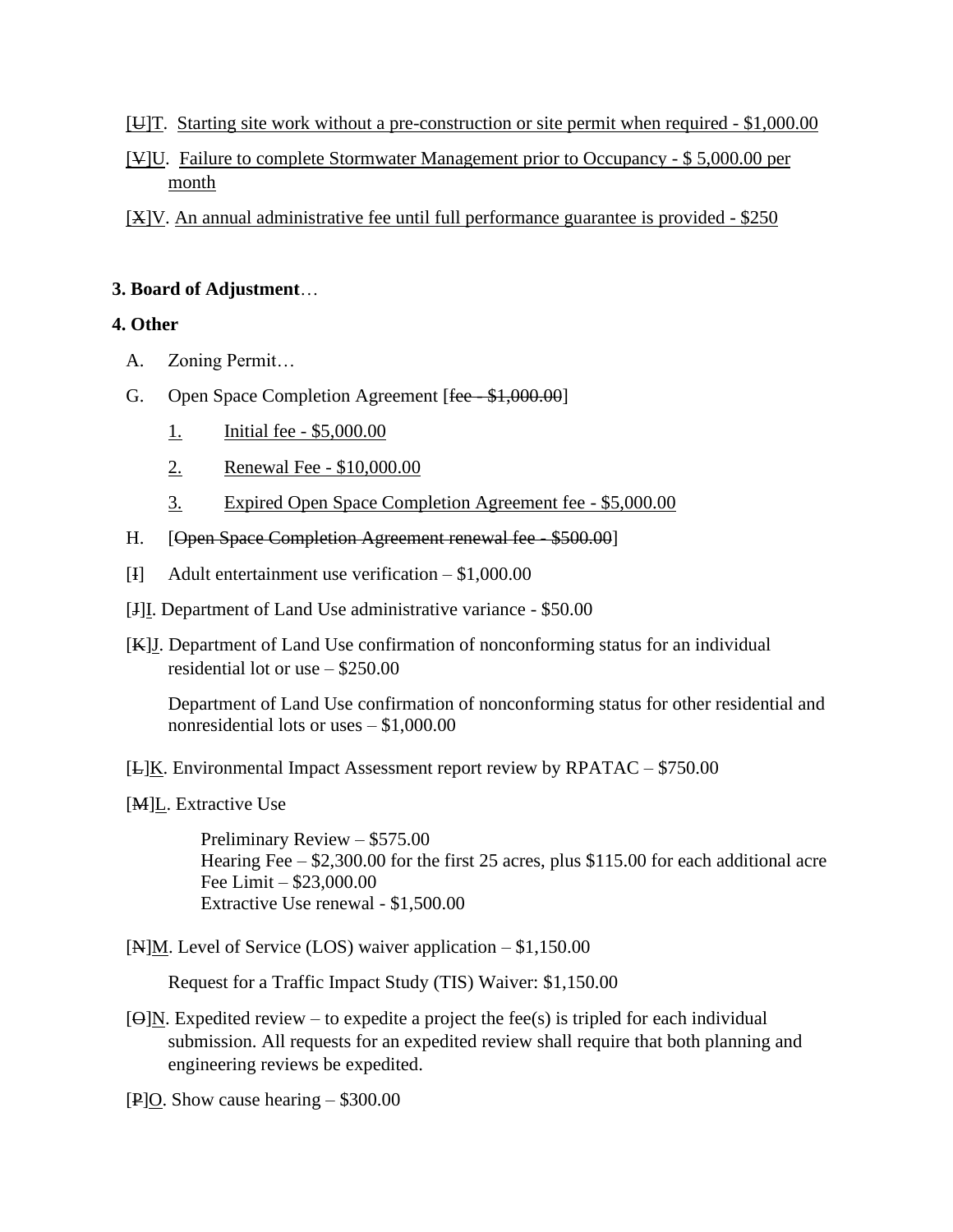- [ $Q$ ]P. Wetland or floodplain review \$65.00
- [R]Q. Failed foundation as-built survey \$65.00
- $[S]$ R. Land Development Improvement Agreements, and other agreements \$300.00
- [T]S. Temporary certificate of use including site plan review for commercial outdoor sales, special events and public interest uses – \$105.00; except for temporary miscellaneous sales which is \$55.00
- [ $\bigcup$ ][. Administrative Subdivision Request \$300.00
- [V.]U. Property Line Adjustment \$500.00
- [W.]V. Unified Development Code Hard Copy Purchase \$200.00 Unified Development Code Annual Supplement Subscription - \$150.00

 $[X$ .]W. Any other permit required by Chapter  $40 - $575.00$ 

Exceptions: No fees are required when New Castle County is the applicant for land development plans/projects.

Section 9. New Castle County Council finds that the provisions of this Ordinance are consistent with the spirit and intent of the New Castle County Comprehensive Development Plan.

Section 10. All ordinances or parts of ordinances and all resolutions or parts of resolutions that may be in conflict herewith are hereby repealed except to the extent they remain applicable to land use matters reviewed under previous Code provisions as provided in Chapter 40 of the *New Castle County Code*.

Section 11. The provisions of this Ordinance shall be severable. If any provision of this Ordinance is found by any court of competent jurisdiction to be unconstitutional or void, the remaining provisions of this Ordinance shall remain valid, unless the court finds that the valid provisions of this Ordinance are so essentially and inseparably connected with, and so dependent upon, the unconstitutional or void provision that it cannot be presumed that County Council would have enacted the remaining valid provisions without the unconstitutional or void one, or unless the court finds that the remaining valid provisions, standing alone, are incomplete and incapable of being executed in accordance with County Council's intent. If any provision of this Ordinance or any zoning map or portion thereof is found to be unconstitutional or void, all applicable former ordinances, resolutions, zoning maps or portions thereof shall become applicable and shall be considered as continuations thereof and not as new enactments regardless if severability is possible.

Section 12. This Ordinance shall become effective immediately upon passage by New Castle County Council and signature of the County Executive or as otherwise provided in 9 *Del. C* § 1156 and shall only apply to Land Use applications submitted after such date unless the applicant by written request agrees to submit to the provisions of this Ordinance.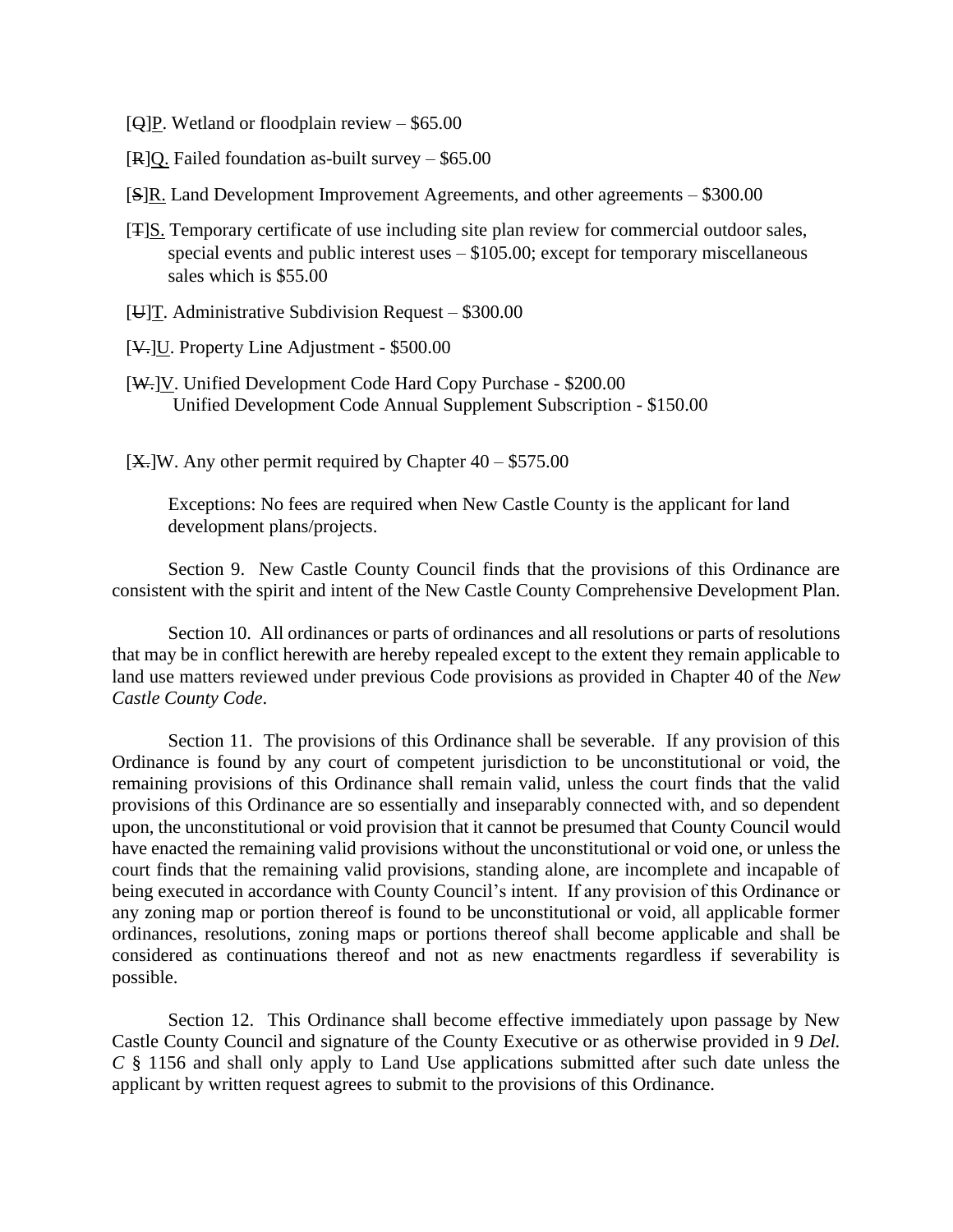Adopted by County Council of New Castle County on:

President of County Council of New Castle County

Approved on:

County Executive New Castle County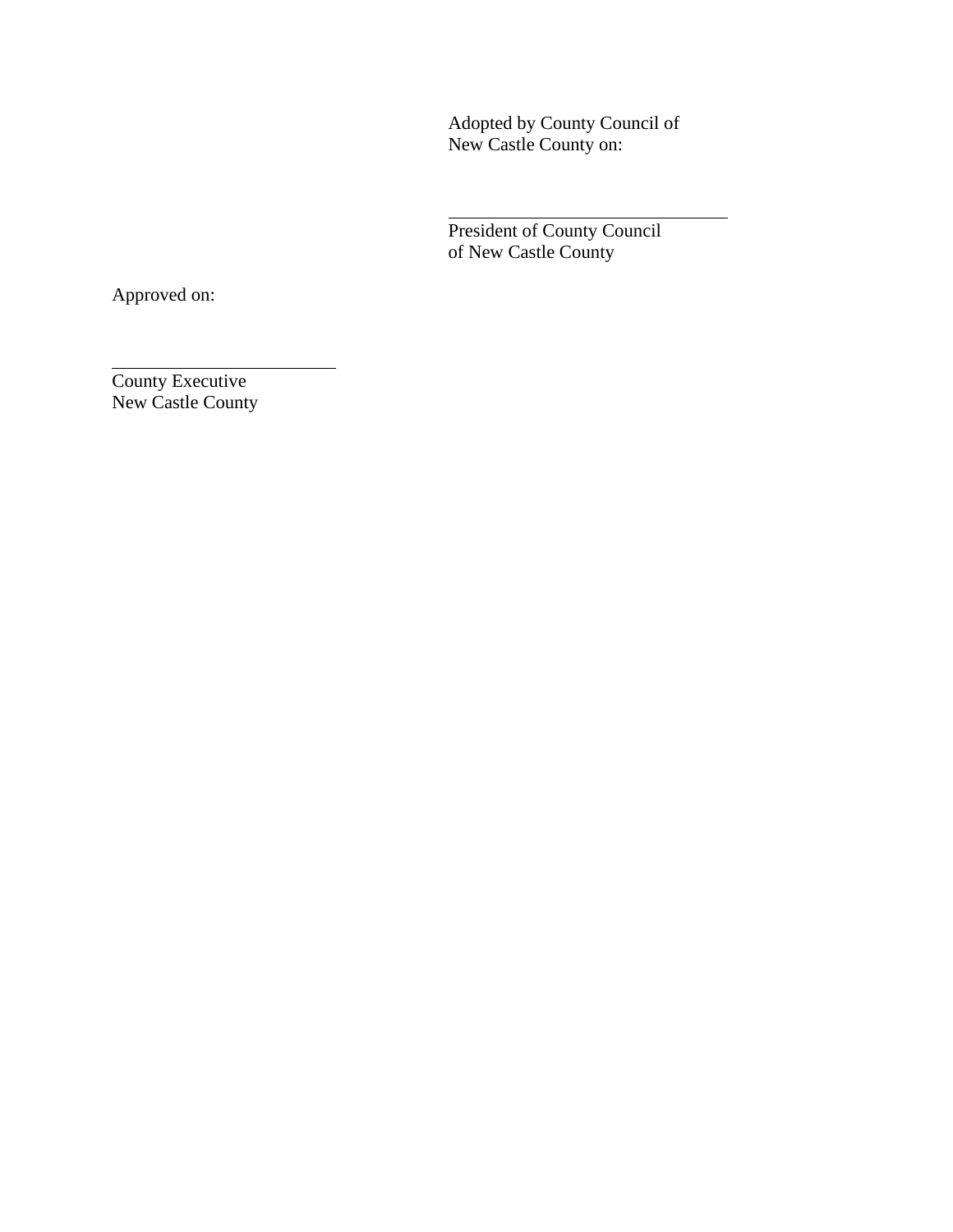**SNYPOSIS:** The following is a summary of the revisions contained in this ordinance broken down by New Castle County Code Division or Section number.

**Sec. 40.27.120.** This amendment corrects references to the Office of Law.

**Sec. 40.27.130.** This amendment updates a reference to the Unit Property Act with a reference to the Delaware Uniform Common Interest Ownership Act (DUCIOA).

**Sec. 40.27.140.** This amendment provides requirements for the recording of a plan with proposed open space and common facilities.

**Sec. 40.27.150.** This amendment provides an additional duty for developers of new subdivisions to inform a home buyer of open space maintenance obligations.

**Sec. 40.27.210.** This amendment clarifies the County's ability to pursue performance bonds to complete open space.

**Sec. 40.27.220.** This amendment updates escrow requirements to ensure the maintenance corporation is provided with an adequate sum.

**Sec. 40.27.230 & 240** These amendments provide standards for the collection of the residential and nonresidential maintenance funds.

**Sec. 40.27.310** This amendment updates requirements for the construction of open space and common facilities. Former Section C is moved to Section 40.27.140.H. Open space and common facilities within a phase must be completed prior to the issuance of permits and additional phases may not be initiated if the project is not in compliance.

**Sec. 40.27.320** This amendment provides that open space should be graded to be free of standing water after 72 hours. Open space must be free of soil stockpiles. Photographic documentation of the remediation of soil compaction is required. This amendment provides standards for the establishment of vegetation and the condition of common facilities prior to the open space inspection.

**Sec. 40.27.340** This amendment provides additional requirements for an inspection of open space and common facilities. Fees are relocated to Appendix 2 to be consistent with other sections of the UDC.

**Sec. 40.27.410** This amendment allows for the transfer of title to open space on a phase-by-phase basis and requires adequate documentation to be provided to the maintenance organization.

**Sec. 40.27.450.** This amendment updates the reference DUCIOA and requires more detail for common facilities provided in a condominium.

**Sec. 40.27.510** This amendment allows for the collection of user fees in accordance with DUCIOA.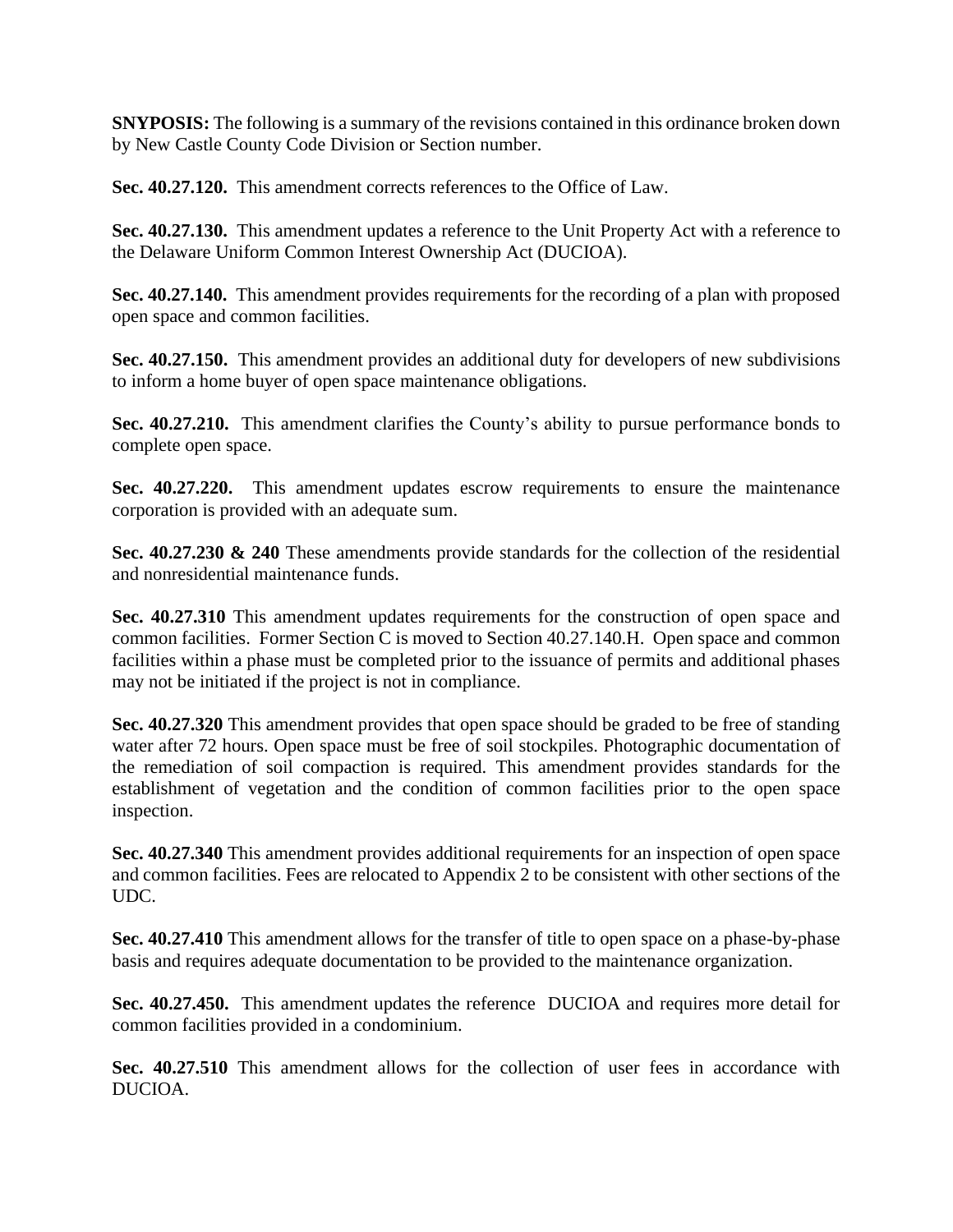**Sec. 40.27.540** This amendment allows plant substitutions prior to turnover in accordance with the appendix and allows a community to make changes to its open space consistent with the governing documents of its maintenance corporation.

**Sec. 40.27.610.** This amendment clarifies requirements for the transfer of control of a maintenance corporation.

**Sec. 40.31.820.** This amendment clarifies that the performance guarantee may be reduced to function as a maintenance guarantee, rather than require separate guarantees. The maintenance guarantee will be determined by the Department of Public Works, which may extend the guarantee period as necessary to cover improvements built to address defects.

**Appendix 2.** This amendment incorporates fees that were previously addressed in Article 27 and includes fees for additional review items.

**Substitute No. 1.** The following changes are included in Substitute No. 1:

**Sec. 40.27.130.A** Corrects a grammatical error and allows for references to both the Unit Property Act and DUCIOA.

Sec. 40.27.140.I Corrects a grammatical error.

**Sec. 40.27.140.K** Clarifies that no burden or liability associated with containment soils are to be passed on to residential or condominium maintenance organization.

**Sec. 40.27.150.A.3** Clarifies the documents that are to be provided by the seller.

**Sec. 40.27.310** Clarifies and enhances the nature of information the developer must provide the Department to determine the cost of completion so that the Department receives adequate economic security. Refines the permissible bases for an extension to complete open space. Clarifies that community signs are located at the entrance to a subdivision. Corrects typographical errors and adjusts formatting for clarity.

**Sec. 40.27.320.** Provides New Castle County the authority to contract independently with a third party professional to verify open space and common facility conditions. Certain proposed text moved to Section 40.270.340.

**Sec. 40.27.340.D** Clarifies the developer is required to have their professional certify the completion of landscaping obligations prior to requesting an open space inspection.

**Sec. 40.27.340.E** Text regarding third-party professional certification originally proposed for Section 40.27.320.J moved to Section 40.27.240.E.

**Sec. 40.27.340.F** Clarifies the timeframe for documenting with the Department the completion of written notification obligations to the community.